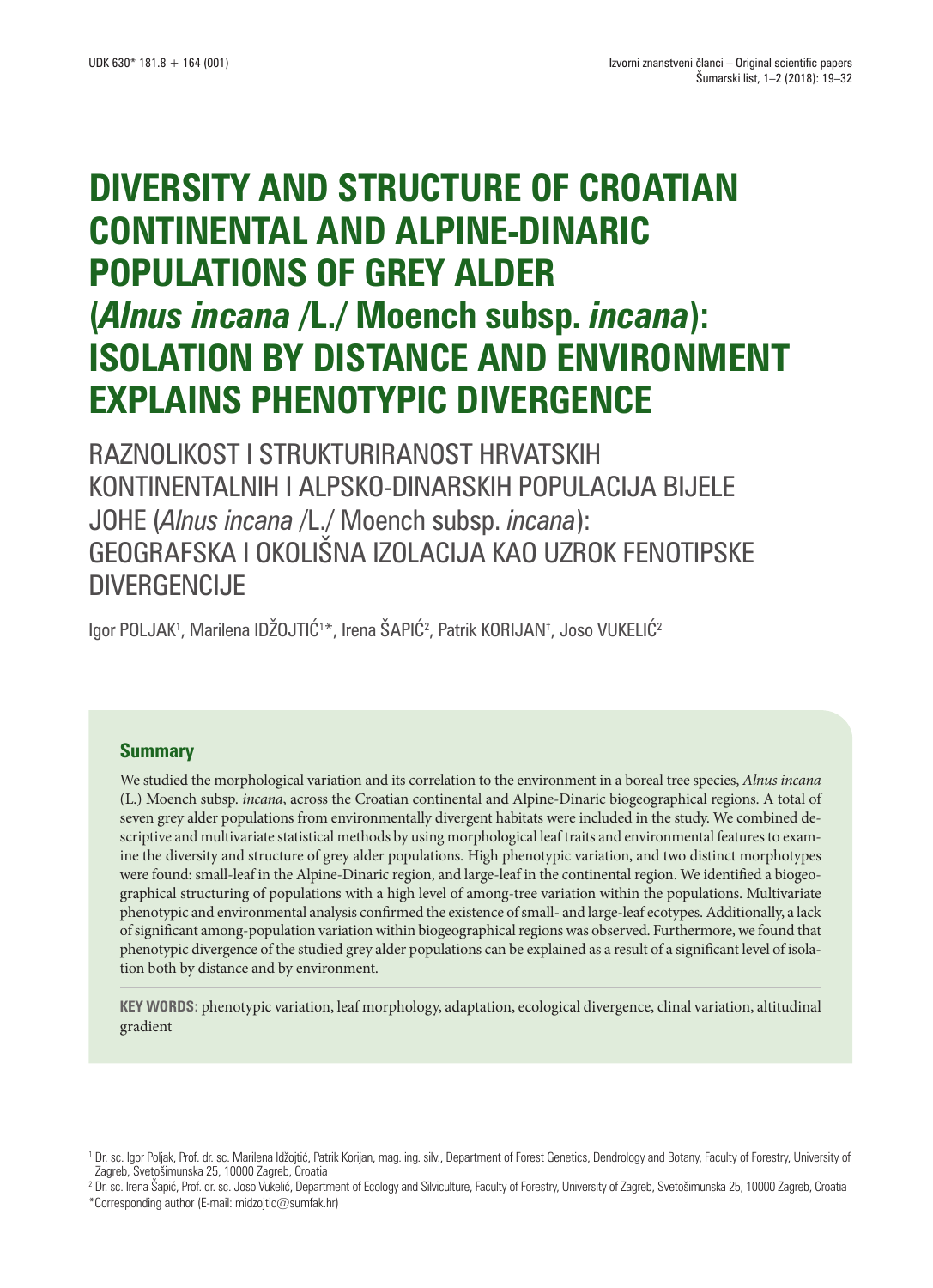# **INTRODUCTION**

## UVOD

*Alnus incana* (L.) Moench subsp. *incana* (hereafter *Alnus incana*), family *Betulaceae*, is a diploid (2n = 2x = 28), monoecious and wind-pollinated, relatively short-lived, small to medium-sized deciduous tree (Tallantire 1974; Mandák *et al*. 2016; Vít *et al*. 2017). It is a light-demanding, hygromesophilous species which tolerates low winter temperatures. The grey alder can be found on stream banks, lake shores, damp meadows and in wet mountain environments at elevations of up to 1800 m (Schütt and Lang 2014; Houston Durrant *et al*. 2016). Along with all other alder species, it is unique within the *Betulaceae* family since it can fix nitrogen in symbiotic root nodules with the actinomycetes bacteria from the genus *Frankia* (Benson *et al*. 2004; Vanden Heuvel 2011). In addition, it is an important pioneer species with the ability of fast regeneration and colonization of disturbed or damaged areas. Similar to the Norway spruce (*Picea abies* /L./ H.Karst), the range of the grey alder is divided into a northern (subsp. kolaensis /N.I.Orlova/Á.Löve et D.Löve) and a southern area, which meet in the Polish lowlands (Douda *et al*. 2014). The distribution of subsp. *incana* in the southern part of the range is linked with a patchy mountain occurrence (in the Alps, the northern Apennines, the Hercynian mountains, the Carpathians, the Bulgarian mountains, the Dinaric Alps, the Caucasus, and mountains in Turkey) and continues eastward across European Russia to western Siberia (Mandák *et al*. 2016). Grey alder is represented by two subspecies in North America: subsp. *rugosa* (Du Roi) R.T.Clausen and subsp. *tenuifolia* (Nutt.) Breitung. In Croatia, *A*. *incana* inhabits north-western and north-eastern parts of the country at the southern border of its natural range of the Central European mountains (Vukelić and Rauš 1998; Vukelić 2012; Trinajstić 2008; Poljak *et al*. 2014). This part of the grey alder's natural distribution is completely separated from its southern natural range in the Balkan Peninsula. Here, the grey alder appears in two biogeographical regions with contrasting climates: the continental region, along the course of the Drava river; and in the mountainous Alpine-Dinaric region in Gorski kotar, along the course of the Kupa river and its tributaries. This biogeographical divergence caused by strong climatic gradients and complex topography resulted in a clear floristic differentiation of grey alder stands in Croatia.

In the continental region of Croatia, the grey alder occurs mainly in riparian and floodplain forests along the main watercourse of the river Drava, where it forms smaller and isolated populations. These populations are included within the association *Equiseto hyemali*-*Alnetum incanae* Moor 1958 (Trinajstić 1964; Franjić *et al*. 1999). This association is characterized by the presence of hygrophilous species, such as: *Fraxinus angustifolia* Vahl subsp. *oxycarpa* (Willd.) Franco et Rocha Afonso, *Ulmus laevis* Pall., *U*. *minor* Mill., *Prunus*  *padus* L., *Equisetum hyemale* L., and others. The former forest areas that were studied by Trinajstić (1964) are today no longer covered by forest. Riparian and floodplain forests close to urban centres are being dried out, and their habitats are transformed into residential areas and municipal infrastructure so that grey alder forests along the course of the Drava river are nowadays in strong regression (Vukelić 2012; Poljak *et al.* 2014).

Stands from the north-western Dinarides are defined within the association *Lamio orvalae-Alnetum incanae* Dakskobler 2010, where a geographic variant with *Helleborus dumetorum*  is described (Vukelić *et al*. 2012, 2017). In general, the main characteristic of these stands is floristic heterogeneity and high richness of species, mainly as a consequence of the biogeographical position and floristic development of the western Dinarides (Bennett *et al*. 1991; Petit *et al*. 2003; Magri *et al*. 2006; Liepelt *et al*. 2009; Temunović *et al*. 2013) – one of the floristically richest forest areas in Europe. The following species are particularly prominent: *Fraxinus excelsior* L., *Ulmus glabra* Huds., *Fagus sylvatica* L., *Acer pseudoplatanus* L., *Lamium orvala* L., *Scopolia carniolica* Jacq., *Helleborus dumetorum* Waldst. et Kit., *Lunaria rediviva* L., *Knautia drymeia* Heuff. subsp. *drymeia*, and others. The occurrence and growth of grey alder forests in this region is conditioned by occasional flooding of the river Kupa and its tributaries over a length of about thirty kilometres. The river partially flows through a canyon and partially extends along to horizontally elongated terraces, on which forests were cut down in the past. In the last 50 years, land cultivation has been gradually abandoned, giving place to natural succession of vegetation.

To date, several genetic studies have been carried out on the grey alder. Microsatellite primers specific for the *A*. *glutinosa* (L.) Gaertn and *A*. *incana*, developed by Lepais and Bacles (2011), were used to evaluate the population genetic structure and diversity of 65 populations, and to reconstruct the historical pattern of postglacial biogeographical range expansion of the boreal tree species *A*. *incana* in Europe (Mandák *et al*. 2016). Furthermore, genetic diversity and clonal structure of 24 populations covering the Central European part of the species range from the Scandinavian Peninsula to the Balkans were analysed utilizing four nuclear microsatellite markers (Dering *et al*. 2016). Additionally, several studies have addressed the morphological variability of grey alder populations (Krauze-Michalska and Boratyńska 2013; Poljak *et al*. 2014). Krauze-Michalska and Boratyńska (2013) revealed a high level of morphological variation of leaves and significant differences between the Scandinavian and all other European populations of *A*. *incana*. By contrast, in our previous research of grey alder populations in Croatia (Poljak *et al*. 2014), along the upper course of the Drava river, the absence of inter-population variability was observed. However, no research of the grey alder's morphologic variation on a larger geographical scale in Croatia has been performed thus far.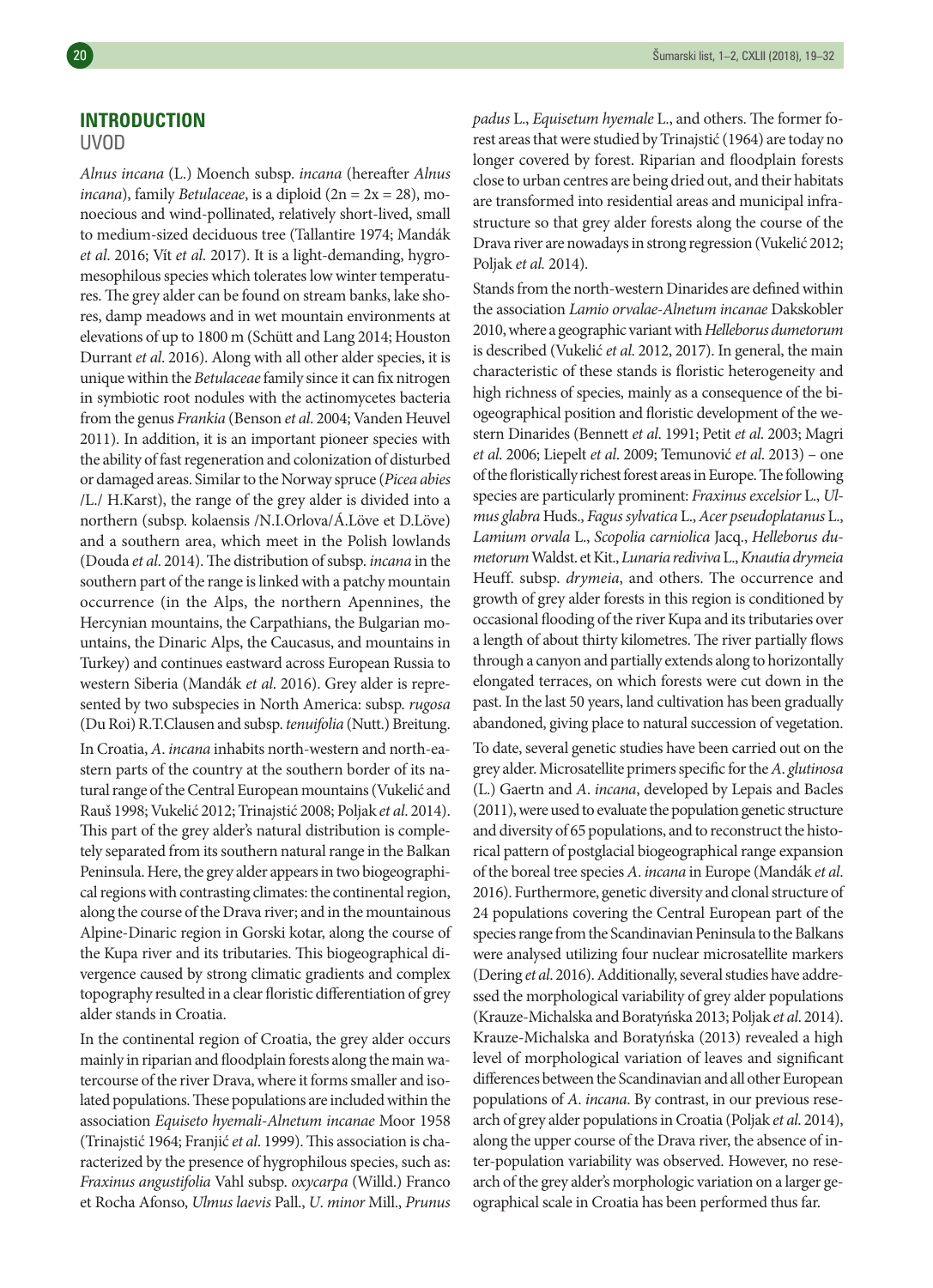In this study, we combined descriptive and multivariate statistical methods using the morphological leaf traits and environmental features to examine the diversity of grey alder populations distributed across the Croatian continental and Alpine-Dinaric biogeographical regions. Our main objectives were: 1) to reveal the levels of population variation and divergence within and among natural populations of *A*. *incana*; and 2) to test correlations between geographic, environmental and morphological variation.

# **MATERIAL AND METHODS**

MATERIJAL I METODE

**Plant material and leaf characters studied –** *Biljni materijal i istraživane značajke lista*

The material for morphometric analysis was collected in July 2016 in seven natural populations of *A*. *incana* in Croatia (Figure 1). The study encompassed four populations from the Alpine-Dinaric region (P01 - Gerovo, P02 – Turke, P03 – Čedanj; P04 – Lukovdol), and three populations from the continental region (P05 – Varaždin, P06 – Slatina; P07 – Donji Miholjac). Each of the studied populations was represented by 20 trees and each tree by 20 healthy and undamaged leaves of short shoots from the external, sunlit part of the crown. The minimum distance between individual trees was at least 50 m, to avoid the sampling of close relatives. Vouchers for the populations studied were deposited in the herbarium at the Faculty of Forestry of the University of Zagreb (DEND).

The leaves were scanned and measured using the WinFolia program (WinFolia TM2001). A total of nine characteristics were measured (Figure 2). The accuracy of measurements was 0.1 mm, and the following morphological characteristics



**Figure 1.** Locations of the seven sampled *Alnus incana* populations. (A) Geographical distribution of two groups of populations detected from Kmeans clustering (the proportions of the ancestry of each population in each of the defined clusters are colour-coded: cluster A–blue, cluster B– green); and (B) barplot with posterior probabilities of classification of each individual into each group from the results of the classification discriminant analysis. The main barrier as obtained by Barrier 2.2 is also shown. Acronyms of populations: P01 – Gerovo, P02 – Turke, P03 – Čedanj, P04 – Lukovdol, P05 – Varaždin, P06 – Slatina, P07 – Donji Miholjac.

**Slika 1.** Lokacije uzorkovanja sedam populacija bijele johe. (A) Geografski raspored dvije skupine populacija na temelju K-means klasterske metode (udjeli porijekla svake populacije u svakom od definiranih klastera određeni su bojom: klaster A – plava, klaster B – zelena); (B) Barplot s vjerojatnostima klasifikacije svakog stabala u svaku od istraživanih skupina temeljen na rezultatima klasifikacijske diskriminantne analize. Na slici je prikazana barijera protoka gena između sedam istraživanih populacija bijele johe utvrđena Monmonierovim algoritmom maksimalne razlike na temelju Euklidske udaljenosti. Akronimi populacija: P01 – Gerovo, P02 – Turke, P03 – Čedanj, P04 – Lukovdol, P05 – Varaždin, P06 – Slatina, P07 – Donji Miholjac.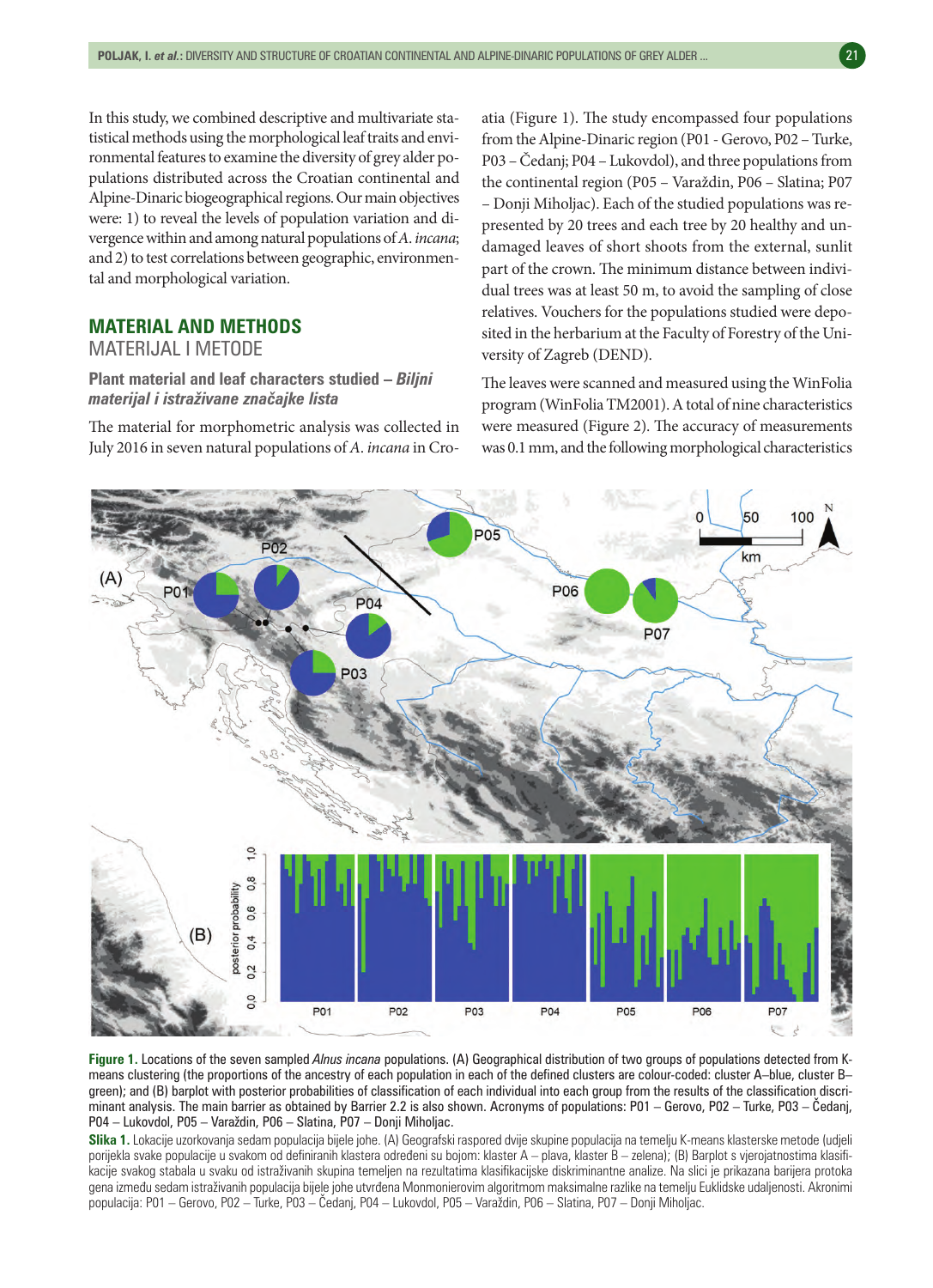

**Figure 2.** Measured leaf traits: leaf blade area (LA); leaf blade length (LL); maximum leaf blade width (MLW); leaf blade length, measured from the leaf base to the point of maximum leaf width (PMLW); leaf blade width at 50% of leaf blade length (LW1); leaf blade width at 90% of leaf blade length (LW2); angle closed by the main leaf vein and the line defined by the leaf blade base and a point on the leaf margin, at 10% of leaf blade length (LA1); angle closed by the main leaf vein and the line defined by leaf blade base and a point on the leaf margin, at 25% of leaf blade length (LA2); petiole length (PL).

Slika 2. Mjerene značajke lista: površina plojke (LA); dužina plojke (LL); maksimalna širina plojke (MLW); dužina plojke, mjerena od osnove plojke do mjesta najveće širine plojke (PMLW); širina plojke na polovici dužine plojke (LW1); širina plojke na 90 % dužine plojke (LW2); kut koji zatvaraju glavna lisna žila i pravac definiran osnovom plojke i točkom na rubu lista, koja se nalazi na 10 % dužine plojke (LA1); kut koji zatvaraju glavna lisna žila i pravac definiran osnovom plojke i točkom na rubu lista, koja se nalazi na 25 % dužine plojke (LA2); dužina peteljke (PL).

were measured on each leaf: leaf blade area (LA); leaf blade length (LL); maximum leaf blade width (MLW); leaf blade length, measured from the leaf base to the point of maximum leaf width (PMLW); leaf blade width at 50% of leaf blade length (LW1); leaf blade width at 90% of leaf blade length (LW2); angle closed by the main leaf vein and the line defined by the leaf blade base and a point on the leaf margin, at 10% of leaf blade length (LA1); angle closed by the main leaf vein and the line defined by leaf blade base and a point on the leaf margin, at 25% of leaf blade length (LA2); and petiole length (PL). Finally, a total of 2800 leaves, dried in a herbarium, were measured, and 25 200 simple data values were obtained.

#### **Statistical analyses –** *Statističke analize*

The measured morphological characteristics were described by standard descriptive statistical parameters: arithmetic mean, standard deviation, coefficient of variation (CV%), and the percentiles 0% (minimum), 5%, 25% (lower quartile), 50% (median), 75% (upper quartile), 95% and 100% (maximum). To assess the possibility of conducting multivariate statistical analyses and parametric tests, the symmetry, unimodality and homoscedasticity of data were verified (Sokal and Rohlf 2012). Assumptions of normality were checked using the Shapiro–Wilk test, and the assumption of homogeneity of variance using Levene's test. A hierarchical analysis of variance (ANOVA) was performed to examine the partition of phenotypic variation between the continental and the Alpine-Dinaric regions, among populations within the regions, and within populations.

The relationship between average values of morphological leaf characteristics and geographical longitude, latitude, and altitude (e.g. Krauze-Michalska and Boratyńska 2013) and the influence of climatic variables on leaf characteristics were tested using Spearman's coefficient (Sokal and Rohlf 2012). Climate data were obtained from the WorldClim database with a spatial resolution close to a square km (Hijmans *et al*. 2005). To evaluate the correlation between multicharacter differences among populations, a Mantel test (Mantel 1967) was performed on the matrices of Euclidean distances. First, the correlations among all 19 WorldClim bioclimatic variables and topographic variables for all presence points were calculated to exclude the highly correlated ones, whilst keeping the variables useful in predicting the distribution limits of trees, such as climatic averages and extremes (Zimmermann *et al*. 2009; Temunović *et al*. 2012). We computed and tested the correlations between: (1) the matrix of the geographical distances between pairs of populations and the matrix of morphological differences among populations – "isolation by distance" (Wright 1943); and (2) the matrix of environmental distances and the matrix of morphological differences among populations – "isolation by environmental distance" (Mendez *et al*. 2010). The significance level was assessed after 10,000 permutations, and the Mantel test was performed with the R package "Vegan" (Oksanen *et al.* 2017).

Multivariate statistical methods were used to identify the population differentiation (McGarigal *et al*. 2000). Pearson's correlation coefficient was used to identify interactions between leaf traits and to detect potential redundant variables, i.e. highly correlated variables were excluded from the analyses. The conducted cluster analysis resulted in a hierarchical tree, where the unweighted pair-group method with arithmetic mean (UPGMA) was used to join the clusters, and the Euclidean distance to define the distance between the studied objects. The K-means method was applied to detect phenotypic structure and define the number of K-groups that best explained the morphological variation of populations (e.g Douaihy *et al*. 2012; Boratyński *et al*. 2013; Sobierajska *et al*. 2016). In addition, the biogeographical structure of the studied populations was further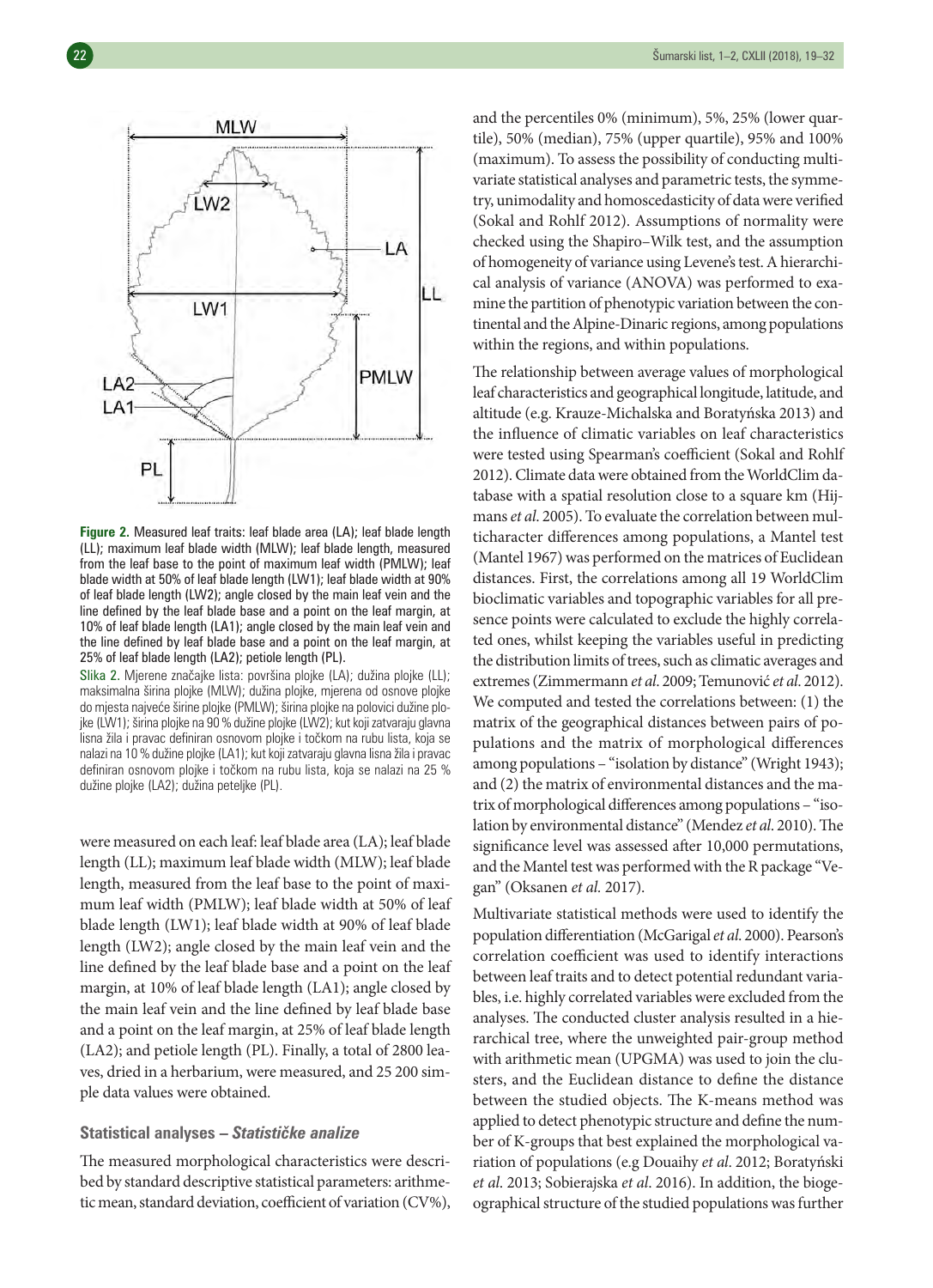analysed using the Monmonier's maximum difference algorithm, implemented in Barrier 2.2 software (Manni *et al*. 2004). A canonical discriminant analysis was performed to calculate the discriminatory power of characters among biogeographical regions. The proportion of correctly classified individuals into biogeographical regions was determined using classificatory discriminant analyses (Oksanen *et al*. 2017). To examine the level of environmental and phenotypic divergence between the studied biogeographical regions, principal component analysis (PCA) was used. The input data in multivariate statistical methods were previously standardized, i.e. standardization of characters to zero mean and unit standard deviation was performed prior to each multivariate analysis.

## The above statistical analyses were conducted using the STATISTICA 8.0 statistical program (StatSoft, Inc. 2001), and "MorphoTools" R scripts in R v.3.2.2 (R Core Team, 2016) following the manual of Koutecký (2015).

# **RESULTS**

# **REZULTATI**

The results of the conducted descriptive statistical analysis are shown by biogeographical region (Figure 3). The highest mean values for all analysed characteristics were observed in the populations from the continental region. Coefficients of variation among populations for particular morphological traits were generally similar (data not shown). However,

#### **Table 1.** Hierarchical analysis of variance. Tablica 1. Hijerarhijska analiza varijance.

| Character<br>Značajka | Variance component<br>Sastavnice varijance | df            | F.     | Percent of variation<br>Postotak varijabilnosti | P-value<br>P-vrijednost |
|-----------------------|--------------------------------------------|---------------|--------|-------------------------------------------------|-------------------------|
| LA                    | Region                                     | $\mathbf{1}$  | 35.19  | 29.85                                           | 0.0019                  |
|                       | Population (Region)                        | $\mathbf 5$   | 3.11   | 2.02                                            | 0.0109                  |
|                       | Tree (Region*Population)                   | 133           | 7.45   | 16.62                                           | 0.0000                  |
|                       | Error                                      |               |        | 51.52                                           |                         |
| LL                    | Region                                     | $\mathbf{1}$  | 35.79  | 21.92                                           | 0.0019                  |
|                       | Population (Region)                        | $\mathbf 5$   | 1.98   | 1.07                                            | 0.0863                  |
|                       | Tree (Region*Population)                   | 133           | 7.48   | 18.84                                           | 0.0000                  |
|                       | Error                                      |               |        | 58.17                                           |                         |
| <b>MLW</b>            | Region                                     | $\mathbf{1}$  | 30.97  | 30.51                                           | 0.0026                  |
|                       | Population (Region)                        | 5             | 3.56   | 2.48                                            | 0.0047                  |
|                       | Tree (Region*Population)                   | 133           | 7.83   | 17.09                                           | 0.0000                  |
|                       | Error                                      |               |        | 49.92                                           |                         |
| <b>PMLW</b>           | Region                                     | $\mathbf{1}$  | 17.371 | 9.22                                            | 0.0088                  |
|                       | Population (Region)                        | $\mathbf 5$   | 1.725  | 0.81                                            | 0.1332                  |
|                       | Tree (Region*Population)                   | 133           | 6.273  | 18.78                                           | 0.0000                  |
|                       | Error                                      |               |        | 71.19                                           |                         |
| LW1                   | Region                                     | $\mathbf{1}$  | 33.30  | 29.75                                           | 0.0022                  |
|                       | Population (Region)                        | $\mathbf 5$   | 3.18   | 2.14                                            | 0.0096                  |
|                       | Tree (Region*Population)                   | 133           | 7.82   | 17.35                                           | 0.0000                  |
|                       | Error                                      |               |        | 50.77                                           |                         |
| LW <sub>2</sub>       | Region                                     | $\mathbf{1}$  | 18.25  | 10.47                                           | 0.0079                  |
|                       | Population (Region)                        | 5             | 1.41   | 0.60                                            | 0.2241                  |
|                       | Tree (Region*Population)                   | 133           | 9.46   | 26.48                                           | 0.0000                  |
|                       | Error                                      |               |        | 62.45                                           |                         |
| LA1                   | Region                                     | $\mathbf{1}$  | 14.92  | 8.57                                            | 0.0118                  |
|                       | Population (Region)                        | $5\,$         | 1.07   | 0.16                                            | 0.3786                  |
|                       | Tree (Region*Population)                   | 133           | 14.54  | 36.94                                           | 0.0000                  |
|                       | Error                                      |               |        | 54.33                                           |                         |
| LA <sub>2</sub>       | Region                                     | $\mathbbm{1}$ | 8.21   | 4.70                                            | 0.0352                  |
|                       | Population (Region)                        | $\mathbf 5$   | 1.12   | 0.24                                            | 0.3523                  |
|                       | Tree (Region*Population)                   | 133           | 13.92  | 37.38                                           | 0.0000                  |
|                       | Error                                      |               |        | 57.69                                           |                         |
| PL                    | Region                                     | $\mathbf{1}$  | 7.16   | 17.06                                           | 0.0457                  |
|                       | Population (Region)                        | $\mathbf 5$   | 9.82   | 10.14                                           | 0.0000                  |
|                       | Tree (Region*Population)                   | 133           | 8.77   | 20.36                                           | 0.0000                  |
|                       | Error                                      |               |        | 52.44                                           |                         |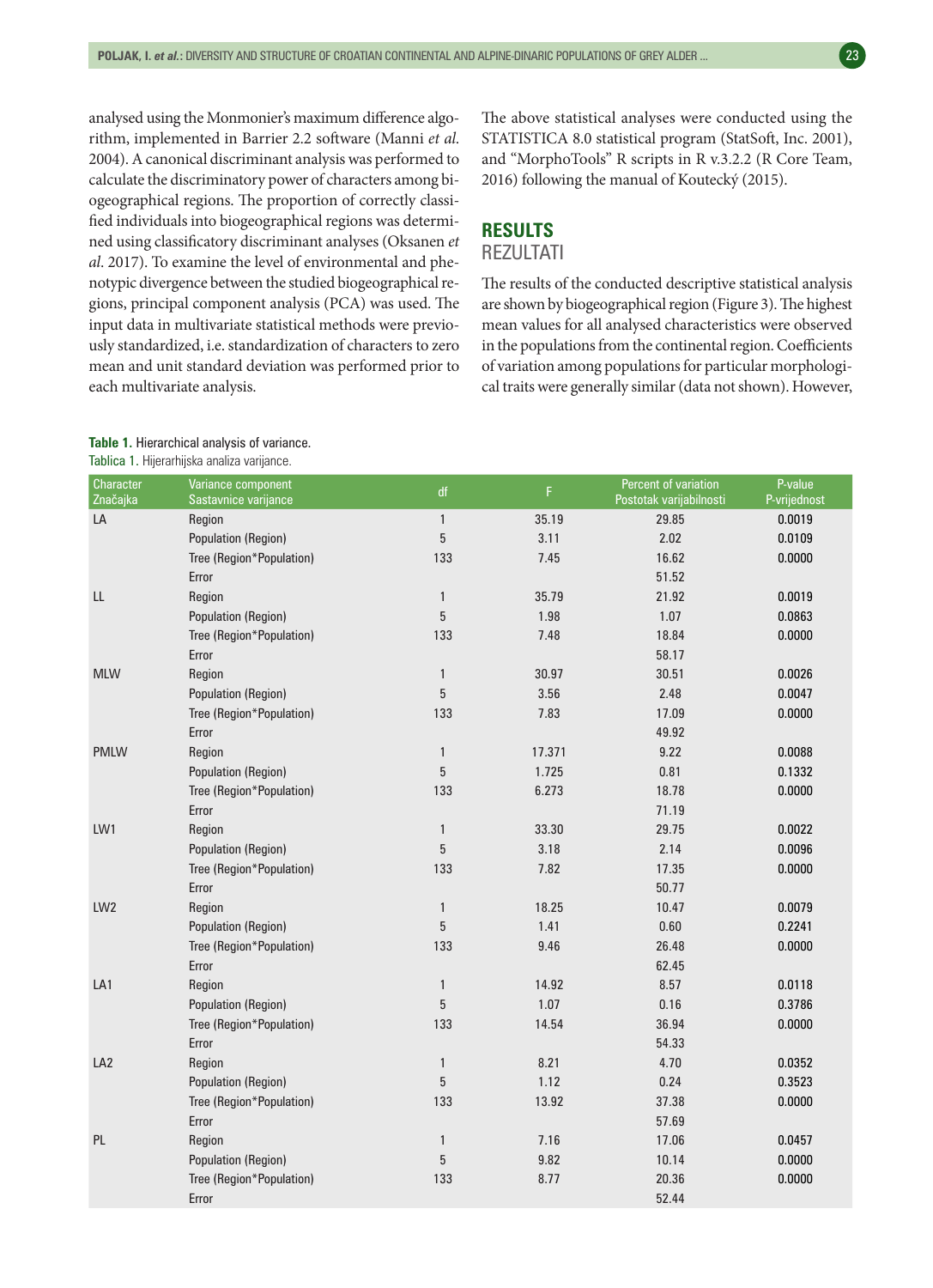

**Figure 3.** Morphological differentiation between continental and Alpine-Dinaric biogeographical regions. The box-and-whisker plot represents the observed measures for each region, with the centre bar indicating the median value. All the measured variables are presented except LW1, due to the occurrence of redundancy with the MLW.

Slika 3. Morfološka diferencijacija između kontinentalne i alpsko-dinarske biogeografske regije. Box-and-whisker dijagramima prikazani su deskriptivni statistički pokazatelji za mjerene značajke lista po regijama, na kojima središnja linija označava medijanu. Prikazane su sve varijable, osim LW1 zbog pojave redundantnosti sa značajkom MLW.

in the populations from the Alpine-Dinaric region, somewhat higher coefficients of variations were observed. The most variable characteristics with the CV above 25% were leaf blade surface (LA = 32.65%) and leaf blade width at 90% of leaf blade length (LW2 = 30.30%). In addition, a high degree of variability was also noted for petiole length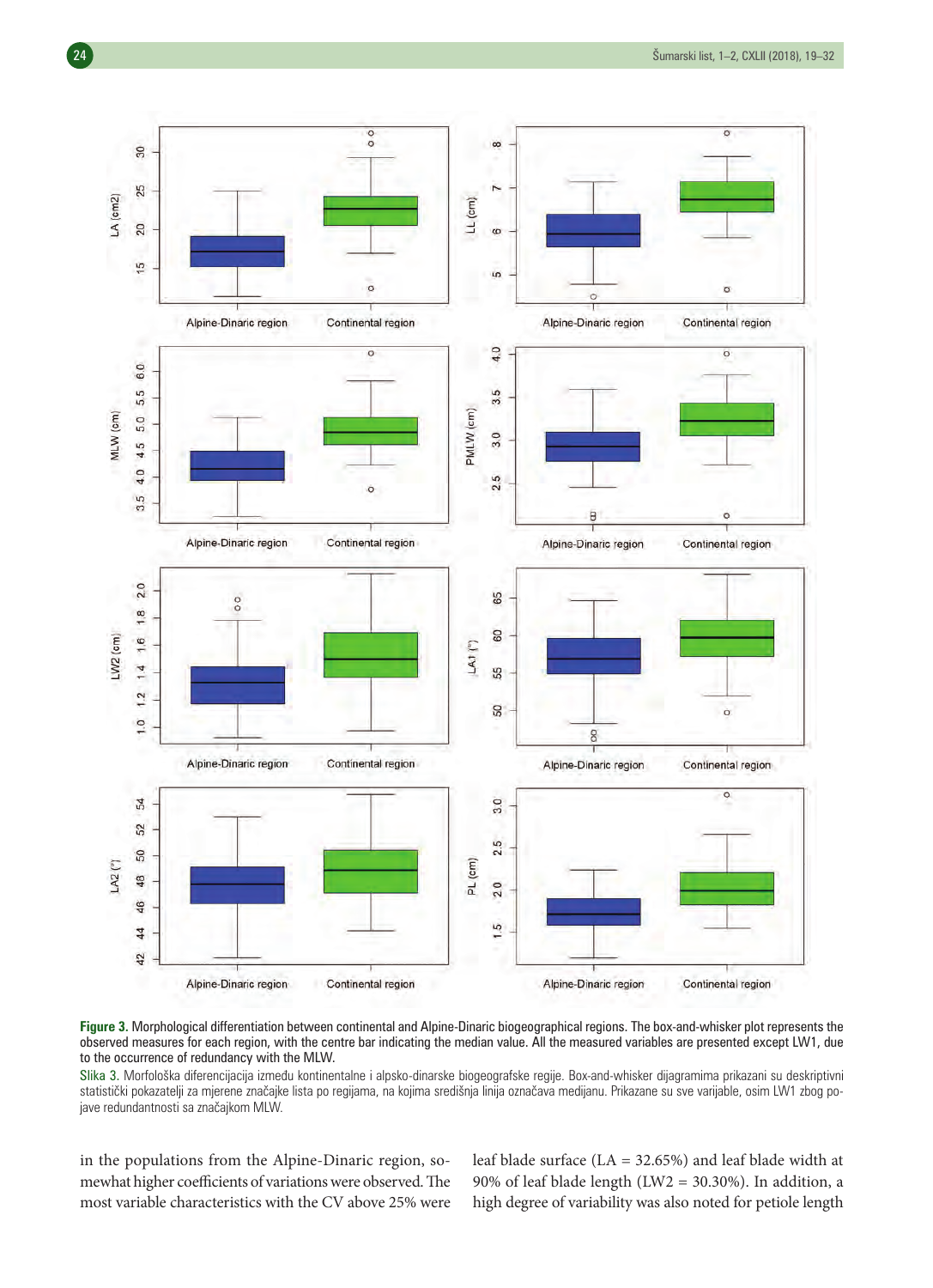| Variable<br>Značajka | LA |                 | LL.     |                 | <b>MLW</b>                                                                                                                              | <b>PMLW</b>     | LW <sub>1</sub> |                 |      | LW <sub>2</sub> |      | LA <sub>1</sub> |      | LA <sub>2</sub> |                | PL.             |
|----------------------|----|-----------------|---------|-----------------|-----------------------------------------------------------------------------------------------------------------------------------------|-----------------|-----------------|-----------------|------|-----------------|------|-----------------|------|-----------------|----------------|-----------------|
| Latitude             |    | $0.54$ $(0.22)$ |         | $0.64$ $(0.12)$ | $0.61$ (0.15)                                                                                                                           | $0.64$ $(0.12)$ | 0.61            | (0.15)          |      | $0.64$ $(0.12)$ | 0.61 | (0.15)          |      | $0.57$ $(0.18)$ |                | $0.75$ $(0.05)$ |
| Longitude            |    | $0.96$ $(0.00)$ |         | $0.79$ $(0.04)$ | $0.89$ $(0.01)$                                                                                                                         | $0.71$ $(0.07)$ |                 | $0.89$ $(0.01)$ | 0.71 | (0.07)          | 0.96 | (0.00)          |      | $0.93$ $(0.00)$ |                | $0.75$ $(0.05)$ |
| bio1                 |    | $0.93$ $(0.00)$ |         | $0.75$ $(0.05)$ | $0.86$ $(0.01)$                                                                                                                         | $0.75$ $(0.05)$ |                 | $0.86$ $(0.01)$ | 0.79 | (0.04)          | 0.89 | (0.01)          | 0.86 | (0.01)          |                | $0.71$ $(0.07)$ |
| bio3                 |    | $-0.89$ (0.01)  | $-0.71$ | (0.07)          | $-0.79$ (0.04) $-0.79$ (0.04) $-0.79$ (0.04) $-0.86$ (0.01) $-0.86$ (0.01)                                                              |                 |                 |                 |      |                 |      |                 |      | $-0.82$ (0.02)  | $-0.64$ (0.12) |                 |
| bio <sub>5</sub>     |    | $0.93$ $(0.00)$ |         | $0.75$ $(0.05)$ | $0.86$ (0.01)                                                                                                                           | $0.75$ $(0.05)$ |                 | $0.86$ $(0.01)$ |      | $0.79$ $(0.04)$ | 0.89 | (0.01)          |      | $0.86$ $(0.01)$ |                | $0.71$ $(0.07)$ |
| bio <sub>6</sub>     |    | $0.60$ $(0.15)$ |         | $0.51$ $(0.24)$ | $0.60$ $(0.15)$                                                                                                                         | $0.47$ $(0.28)$ |                 | $0.60$ $(0.15)$ |      | $0.36$ $(0.42)$ |      | 0.33(0.47)      |      | $0.44$ (0.33)   |                | 0.40(0.37)      |
| bio12                |    | $-0.96$ (0.00)  |         | $-0.79$ (0.04)  | $-0.89$ (0.01) $-0.71$ (0.07) $-0.89$ (0.01) $-0.71$ (0.07) $-0.96$ (0.00) $-0.93$ (0.00)                                               |                 |                 |                 |      |                 |      |                 |      |                 | $-0.75$ (0.05) |                 |
| bio15                |    | 0.79(0.04)      |         | $0.89$ $(0.01)$ | $0.86$ $(0.01)$                                                                                                                         | $0.82$ $(0.02)$ |                 | $0.86$ $(0.01)$ |      | $0.79$ $(0.04)$ | 0.75 | (0.05)          |      | $0.86$ $(0.01)$ |                | $0.86$ $(0.01)$ |
| bio18                |    | $-0.94$ (0.00)  |         | $-0.99$ (0.00)  | $-0.99$ (0.00) $-0.90$ (0.01) $-0.99$ (0.00) $-0.77$ (0.04) $-0.81$ (0.03) $-0.90$ (0.01)                                               |                 |                 |                 |      |                 |      |                 |      |                 | $-0.95$ (0.00) |                 |
| bio19                |    |                 |         |                 | $-0.96$ (0.00) $-0.79$ (0.04) $-0.89$ (0.01) $-0.71$ (0.07) $-0.89$ (0.01) $-0.71$ (0.07) $-0.96$ (0.00) $-0.93$ (0.00)                 |                 |                 |                 |      |                 |      |                 |      |                 | $-0.75$ (0.05) |                 |
| Altitude             |    |                 |         |                 | $-0.99$ $(0.00)$ $-0.89$ $(0.01)$ $-0.96$ $(0.00)$ $-0.82$ $(0.02)$ $-0.96$ $(0.00)$ $-0.79$ $(0.04)$ $-0.93$ $(0.00)$ $-0.96$ $(0.00)$ |                 |                 |                 |      |                 |      |                 |      |                 | $-0.82$ (0.02) |                 |
| d-water              |    |                 |         |                 | $-0.89$ $(0.01)$ $-0.67$ $(0.10)$ $-0.76$ $(0.04)$ $-0.71$ $(0.07)$ $-0.76$ $(0.04)$ $-0.76$ $(0.04)$ $-0.87$ $(0.01)$ $-0.82$ $(0.02)$ |                 |                 |                 |      |                 |      |                 |      |                 | $-0.60(0.15)$  |                 |

**Table 2.** Correlations between geographic, environmental, and morphological variables (level of significance). Tablica 2. Korelacije između geografskih, okolišnih i morfoloških značajki (nivo signifikantnosti).

with the total CV of 24.27%. As opposed to that, the lowest value of the coefficient of variation was found for the angle closed by the main leaf vein and the line defined by the leaf blade base and a point on the leaf margin, at  $10\%$  (LA1 = 10.46%) and 25% (LA2 = 7.82%) of leaf blade length.

The results of the hierarchical analysis of variance (ANOVA) for each characteristic are shown in Table 1. The studied regions differ significantly for all studied variables. Likewise, statistically significant differences among trees within populations were observed. The AMOVA analysis showed that most of the morphological diversity was attributable to the differences between regions, confirming the geographical structuring of populations. However, a highly significant percentage of variation was explained by the differences among individuals within populations for the variables: leaf blade length, measured from the leaf base to the point of maximum leaf width (PMLW); leaf blade width at 90% (LW2); petiole length (PL); and leaf angles LA1 and LA2. Among populations within regions, there were significant differences in four of the nine analysed traits (LA, MLW, LW1, PL), where only a small proportion of the total variation was explained.

As expected, strong correlations between leaf morphological traits were observed. Almost all measured leaf traits correlated with each other at a statistically significant level. The highest correlations, considering all populations, were found between leaf blade area (LA); leaf blade length (LL); maximum leaf blade width (MLW); and leaf blade width at 50% of leaf blade length (LW1). We also observed strong and significant correlations between the angles closed by the main leaf vein and the lines defined by leaf blade base and points on the leaf margin, at 10 % (LA1) and 25% (LA2) of leaf blade length. Non-significant correlations were found between petiole length (PL) and the above-mentioned leaf traits (LA1 and LA2).

Using Spearman's correlation coefficient (Table 2), a highly positive correlation was found between geographical longitude and the six measured variables (LA, LL, MLW, LW1, LA1, LA2). On the other hand, all measured variables were highly negatively correlated with the altitude and total precipitation of the warmest quarter of the year. Likewise, almost all leaf traits were significantly negatively correlated with the distance-to-water, annual mean precipitation, precipitation of the coldest quarter and isothermality. By contrast, almost all leaf traits were positively correlated with the annual mean temperature, maximum temperature of the warmest month and precipitation seasonality.

The Mantel test identified significant correlations between the morphological, geographical, and environmental distance matrices. Correlations were higher between morphological and geographical distance matrices ( $r = 0.91$ ,  $p =$ 0.0018), and slightly smaller but still very strong between the morphological and environmental distance matrices (r  $= 0.80$ ,  $p = 0.0029$ ).

The structure of the seven grey alder populations was inferred by the K-means clustering method. The most probable division was detected at  $K = 2$ , and the estimated population structure is shown in Figure 1. If the proportion of a certain population was equal to or higher than 0.75, it was assumed that the population belonged to one cluster, and if it was lower than 0.75, it was assumed that the population had a mixed origin. The populations from the Alpine-Dinaric region grouped together into cluster A, and the populations from continental Croatia grouped together into cluster B. Only one population, P05 (Varaždin), was of mixed origin, with the dominant proportion from cluster B. The results obtained with the K-means clustering method were congruent with the hierarchical tree (Figure 4C), where the unweighted pair-group method with arithmetic mean (UPGMA) was used to join the clusters.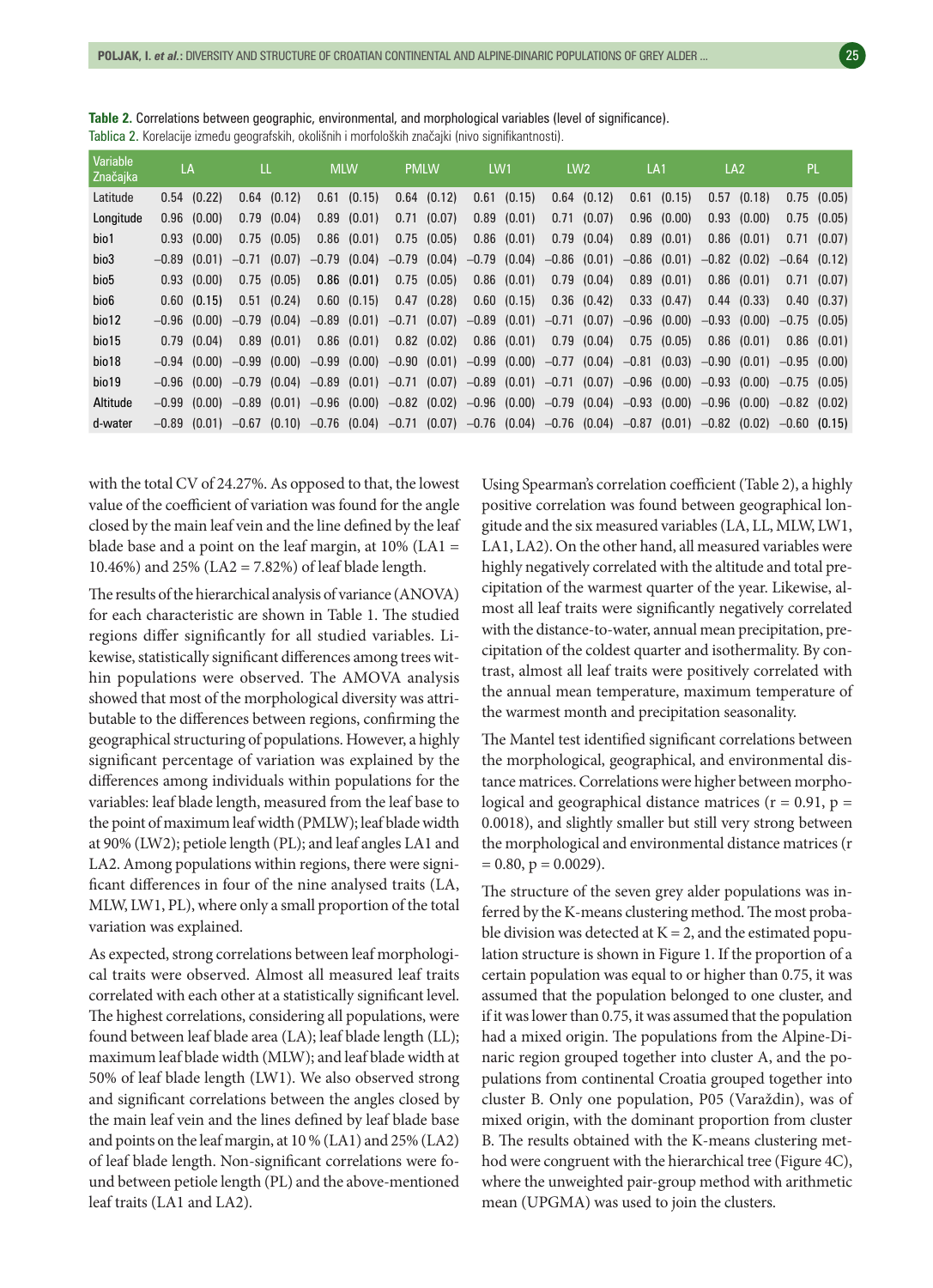

**Figure 4.** (A) Principal components analysis (PCA) ordination diagram of 140 *A. incana* individuals using morphometric leaf traits; (B) principal components analysis (PCA) ordination diagram based on environmental variables; (C) dendrogram constructed by the UPGMA method of cluster analysis on the closest Euclidean distances between analysed populations; (D) canonical discriminant analysis.

Slika 4. (A) PCA dijagram dobiven analizom glavnih sastavnica na temelju morfoloških značajki listova za 140 stabala bijele johe; (B) PCA dijagram dobiven analizom glavnih sastavnica na temelju okolišnih čimbenika za sedam lokaliteta bijele johe; (C) horizontalno hijerarhijsko stablo, pri čemu je za udruživanje klastera korištena UPGMA metoda, a za definiranje udaljenosti između istraživanih objekata Euklidova udaljenost; (D) kanonička diskriminantna analiza.

**Table 3.** Pearson correlation coefficients between ten environmental variables and scores for the first three principal components.

Tablica 3. Pearsonov koeficijent korelacije između deset sastavnica okolišnih značajki i vrijednosti prve tri glavne sastavnice.

|                  | <b>Environmental variables</b>                       |                 | <b>Principal component</b><br>Glavne sastavnice |                 |  |  |  |  |
|------------------|------------------------------------------------------|-----------------|-------------------------------------------------|-----------------|--|--|--|--|
|                  | Okolišne varijable                                   | PC <sub>1</sub> | PC <sub>2</sub>                                 | PC <sub>3</sub> |  |  |  |  |
| bio1             | <b>Annual Mean Temperature</b>                       | 0.9637          | $-0.2561$                                       | $-0.0415$       |  |  |  |  |
| bio3             | Isothermality (BIO2/BIO7) (*100)                     | $-0.9314$       | $-0.1172$                                       | 0.3345          |  |  |  |  |
| bio <sub>5</sub> | Max Temperature of Warmest Month                     | 0.9723          | $-0.1810$                                       | $-0.0919$       |  |  |  |  |
| bio <sub>6</sub> | Min Temperature of Coldest Month                     | 0.5202          | $-0.8411$                                       | 0.1459          |  |  |  |  |
| bio12            | <b>Annual Precipitation</b>                          | $-0.9540$       | $-0.2504$                                       | $-0.0437$       |  |  |  |  |
| bio15            | Precipitation Seasonality (Coefficient of Variation) | 0.7317          | 0.4560                                          | 0.4562          |  |  |  |  |
| bio18            | <b>Precipitation of Warmest Quarter</b>              | $-0.9261$       | $-0.1236$                                       | $-0.0801$       |  |  |  |  |
| bio19            | <b>Precipitation of Coldest Quarter</b>              | $-0.9560$       | $-0.2883$                                       | $-0.0271$       |  |  |  |  |
| Alt              | Altitude                                             | $-0.9026$       | 0.3027                                          | $-0.2448$       |  |  |  |  |
| d-water          | Distance to Water                                    | $-0.8564$       | $-0.0722$                                       | 0.3873          |  |  |  |  |
| Eigenvalue       |                                                      | 7.7775          | 1.2855                                          | 0.5705          |  |  |  |  |
| % of variance    |                                                      | 77.77           | 12.85                                           | 5.70            |  |  |  |  |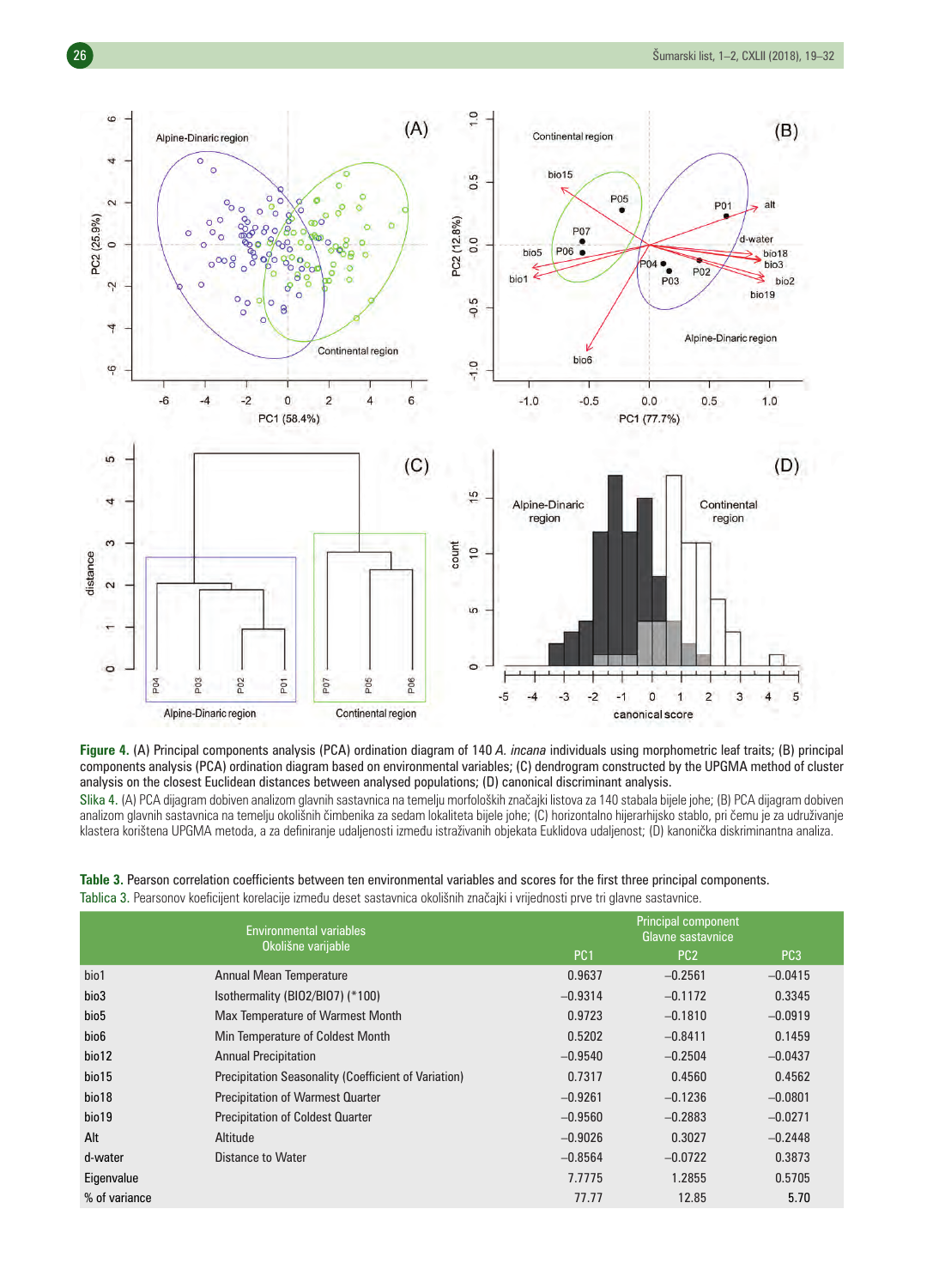The results of the discriminant analysis suggest that the differentiation between the studied biogeographical regions is significant. Although with some overlap, the analysis revealed a clear separation between the Alpine-Dinaric and continental populations (Figure 4D). The proportion of correctly classified individuals into two studied biogeographical regions "Alpine-Dinaric" and "continental" is shown in Figure 1B. The overall classification success was 87.1% of correctly classified individuals. Within the Alpine-Dinaric group, 88.7% of the individuals were included in the correct population group. A lower rate of correctly classified individuals was observed in the continental region  $(85.0\%)$ .

Principal component analysis (PCA) has clearly supported a separation of the continental and Alpine-Dinaric populations along the altitudinal, temperature and precipitation gradients (Figure 4B, Table 3). The results show that continental populations are characterised by low elevations and warmer habitats with higher temperatures and lower precipitation. By contrast, high-elevation populations from the Alpine-Dinaric region are distributed within cooler habitats with lower winter temperatures and higher precipitation. In addition, PCA analysis of all individuals has supported the divergence of two morphologically distinct groups (Figure 4A).

#### **DISCUSSION**

### RASPRAVA

The results clearly demonstrate a high phenotypic diversity of grey alder populations in Croatia. In general, populations from the continental region had larger and wider leaves than populations from high altitudes in the mountainous Alpine-Dinaric region. In addition, large-leaf populations showed slightly lower variation possibly due to an overall reduction in the number of individuals, and fragmentation and isolation of populations due to human impact (Vukelić 2012; Poljak *et al*. 2014). On the other hand, environmental heterogeneity over very short distances within the Alpine-Dinaric region could result in higher phenotypic intra-population variability. A significant variability of morphological characteristics of the grey alder leaves was also reported by Krauze-Michalska and Boratyńska (2013), and Poljak *et al*. (2014). Nevertheless, in our previous study of grey alder populations, along the upper course of the river Drava, somewhat higher withinpopulation variability was recorded. Furthermore, our results indicated that a natural hybridization has occurred between the common and grey alder in those populations, but at relatively low rates. However, these events may influence the diversity and structure of populations (Barton 2001; Poljak *et al*. 2017), and increase within-population morphological variability. In the current study, the abovementioned influence was strongly reduced by examining the plant material for the analysis, i.e. hybrid individuals were subsequently excluded from the study.

The results of the hierarchical analysis of variance (ANOVA) were in line with the expectations of high morphological variation within populations and low differentiation between populations, as observed in alders (Krauze-Michalska and Boratyńska 2013; Poljak *et al*. 2014) and other windpollinated floodplain tree species (Jarni *et al*. 2011; Zebec *et al*. 2010, 2014). The relatively high level of among-tree variation within the populations is probably a result of both phenotypic adaptation to specific micro-environmental conditions experienced by each tree, and genetic differentiation among individual trees (Brus *et al*. 2011; Poljak *et al*. 2015). However, the AMOVA analysis showed that a great proportion of the total variation was attributable to the differences between regions, confirming the geographical structuring of populations. Moreover, most of the population pairs from both biogeographical regions had non-significant pairwise values (data not shown). The lack of significant among-population variation within biogeographical regions could be explained with the population longitudinal distribution along the rivers and floodplains with no barriers to gene flow, where free pollen and seed dispersion between the populations occurs (Temunović *et al*. 2012). More specifically, this can confirm the findings of our previous study of grey alder populations in Croatia (Poljak *et al*. 2014), along the upper course of the Drava river, where absence of inter-population variability was also observed.

The results of the hierarchical analysis of variance have been confirmed by multivariate statistical methods, suggesting the existence of a clear divergence between the populations from two biogeographical regions. Such differences in variability were also found in other woody species that occur in different biogeographical regions with contrasting climates (Škvorc *et al*. 2005; Temunović *et al*. 2012; Poljak *et al*. 2015; Zebec *et al*. 2016).

We found that the divergence among populations tended to follow an altitudinal cline along which populations from lower altitudes had larger and wider leaves than populations from high altitudes. In general, it is well known that leaf morphological traits, such as leaf length and width, are negatively correlated with altitude (Körner *et al*. 1986, 1989; Hovenden and Vander Schoor 2003; Bresson *et al*. 2011; Paridari *et al*. 2013). However, many environmental features accompany altitudinal changes to which plant populations adapt: those physically tied to meters above sea level, such as atmospheric pressure, temperature and clear-sky turbidity; and those that are not generally altitude specific, such as moisture, hours of sunshine, wind, season length, geology and even human land use (Körner 2007). In fact,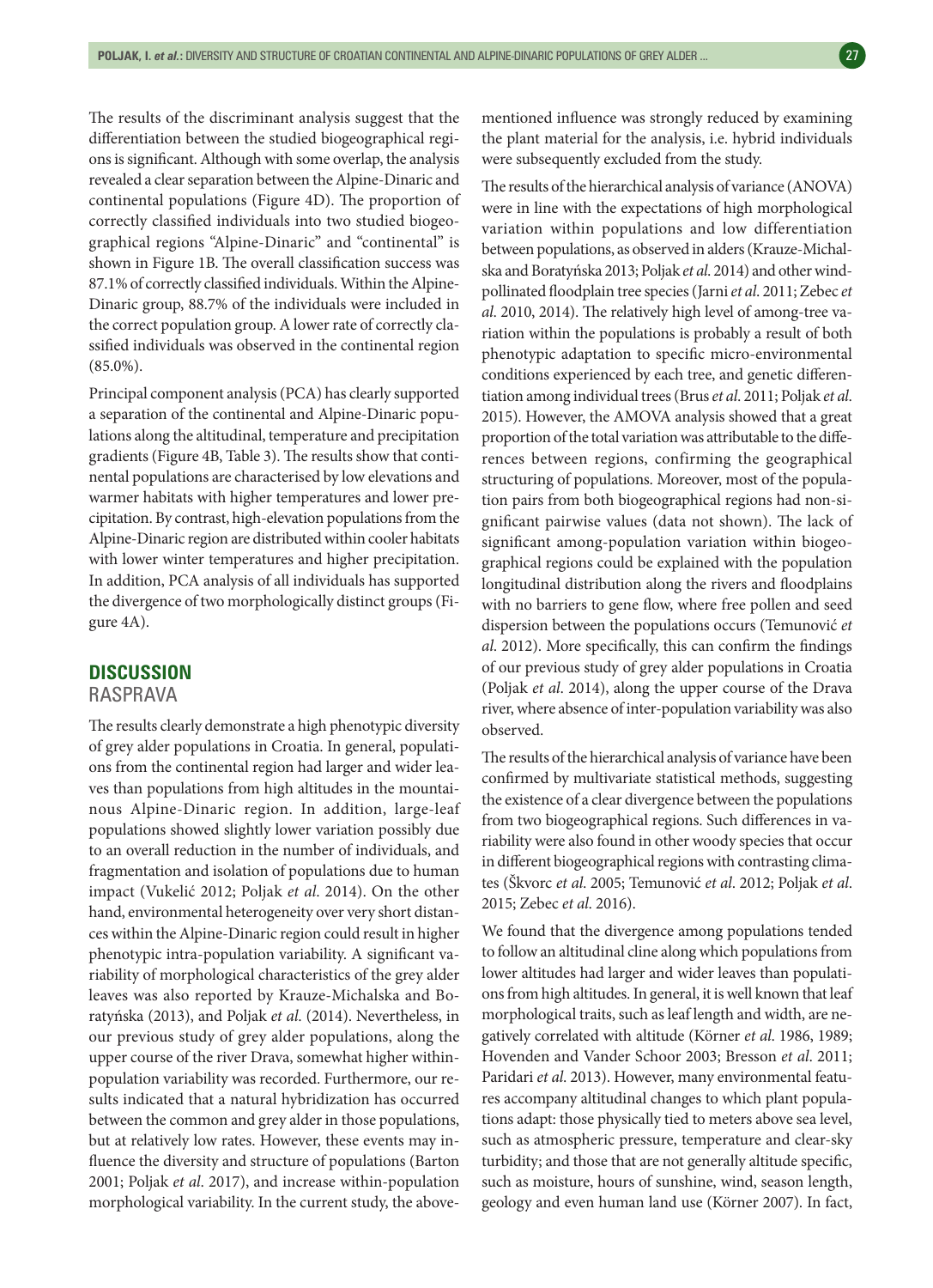our results showed that the leaf measured characteristics that varied in the grey alder populations were significantly related to climate features. Populations of the grey alder from high altitudes in the mountainous Alpine-Dinaric region occupy habitats with lower temperatures accompanied by high irradiance and larger temperature oscillations. On the other hand, low altitude populations from the continental region are exposed to higher temperatures, lower radiation and higher precipitation variability. In addition, growing season tends to increase toward warmer low-elevation sites. Furthermore, common-garden experiments have shown that populations from high elevations have lower growth rates than populations from high altitudes (Vitasse *et al*. 2009, 2013; Montesinos-Navarro *et al*. 2011). Similar trends were observed in our study (authors' personal observations). This pattern was likely due to differential selection pressure among the biogeographical regions, i.e. populations from low altitudes tend to be adapted to the warmer climate under which selection has favoured a high allocation to growth and competitive ability, whereas populations from high altitudes display lower growth rates and greater cold-tolerance (Körner 2003).

Surprisingly, low- vs high-elevation populations significantly increased leaf area at decreasing annual precipitation and precipitation of the warmest and coldest quarter. Similar results were also obtained by Meier and Leuschner (2008) for *Fagus sylvatica* stands in central Germany. Authors concluded that stand leaf area of the beech along this precipitation gradient is not a simple function of water availability, but is controlled by several abiotic factors including spring temperature and possibly also nitrogen supply, which both tend to increase toward drier sites, thus overlaying any negative effect of water shortage on leaf development. Since the grey alder is a hygro-mesophilous species which mostly occupied riversides, we assume that differences in precipitation among biogeographical regions did not influence population divergence. Similar conclusions were reported by Krauze-Michalska and Boratyńska (2013). Nevertheless, our results revealed that leaves of grey alder populations decrease in almost all measured leaf traits with increasing distance-to-water. This variation trend can be explained by the specific differences in the geomorphology of the terrain among biogeographical regions. The majority of grey alder populations in the Alpine-Dinaric region inhabit a drier riparian part, on elongated terraces and wet slopes along the course of the river Kupa and its tributaries, which are generally 2 to 6 m above the average water level. By contrast, continental populations of the grey alder, along the river Drava, grow along an active watercourse with intensive shifting of pebbly, and sometimes sandy sediments, on which aerated and humus soils are formed. The presence of different species in these stands also reflects different biogeographical characteristics (Trinajstić 1964; Franjić *et al*. 1999; Vukelić *et al*. 2012, 2017).

In general, tree species have high levels of morphological variability (Poljak *et al*. 2012; McKown *et al*. 2014; Zebec *et al*. 2015), and phenotypic differences among populations are often a result of the environmental distances between populations. Nevertheless, our results suggest that phenotypic divergence of the studied grey alder populations is the result of a significant level of isolation both by distance and by the environment. The isolation by distance assumes that phenotypic differentiation between populations increases with increasing geographic distance because of limited pollen and seed dispersal (Wright 1943, 1946; Orsini *et al*. 2013). On the other hand, gene flow among ecologically divergent habitats is reduced because of reduced success of the establishment of immigrants from different environments, as a result of local genetic adaptation (Nosil and Crespi 2004; Noisl *et al*. 2005, 2008, 2009; Orsini *et al*. 2013; DeWoody *et al*. 2015). However, we cannot exclude the possibility that adaptive differentiation and historical migration processes acted in combination to produce the observed pattern of morphological variation in the studied populations (Temunović *et al*. 2012; DeWoody *et al*. 2015). Although the main refugium during the last glacial period was located in Central Europe (Huntley and Birks 1983; Douda *et al*. 2014; Mandák *et al*. 2016), *A*. *incana* probably survived in situ in river canyons and protected valleys along the north-western Dinaric Alps, while north-eastern populations from the continental biogeographical region could represent newly colonised populations from the refugium in Central Europe.

## **CONCLUSIONS** ZAKLJUČCI

The study revealed the existence of two morphologically and, to a large extent, geographically and environmentally distinct and well-defined groups of grey alder populations in Croatia. These patterns confirm that multiple evolutionary processes influence the morphological diversity and structure of the populations (DeWoody *et al*. 2015). In general, two distinct morphotypes were found: small-leaf in the mountainous Alpine-Dinaric region, and large-leaf in the continental region. These ecologically divergent habitats may have led to the general subdivision into two distinct ecotypes. Adaptation to local environmental conditions in the continental region probably resulted in a higher growth rate and large-leaf morphotypes which increase the species' competitive ability and long-term success, whereas in the Alpine-Dinaric region natural selection has probably favoured greater cold-tolerance (Körner 2003; Vitasse *et al*. 2009). We also believe that our results could be valuable baseline data for the development of more efficient management plans for this boreal tree species.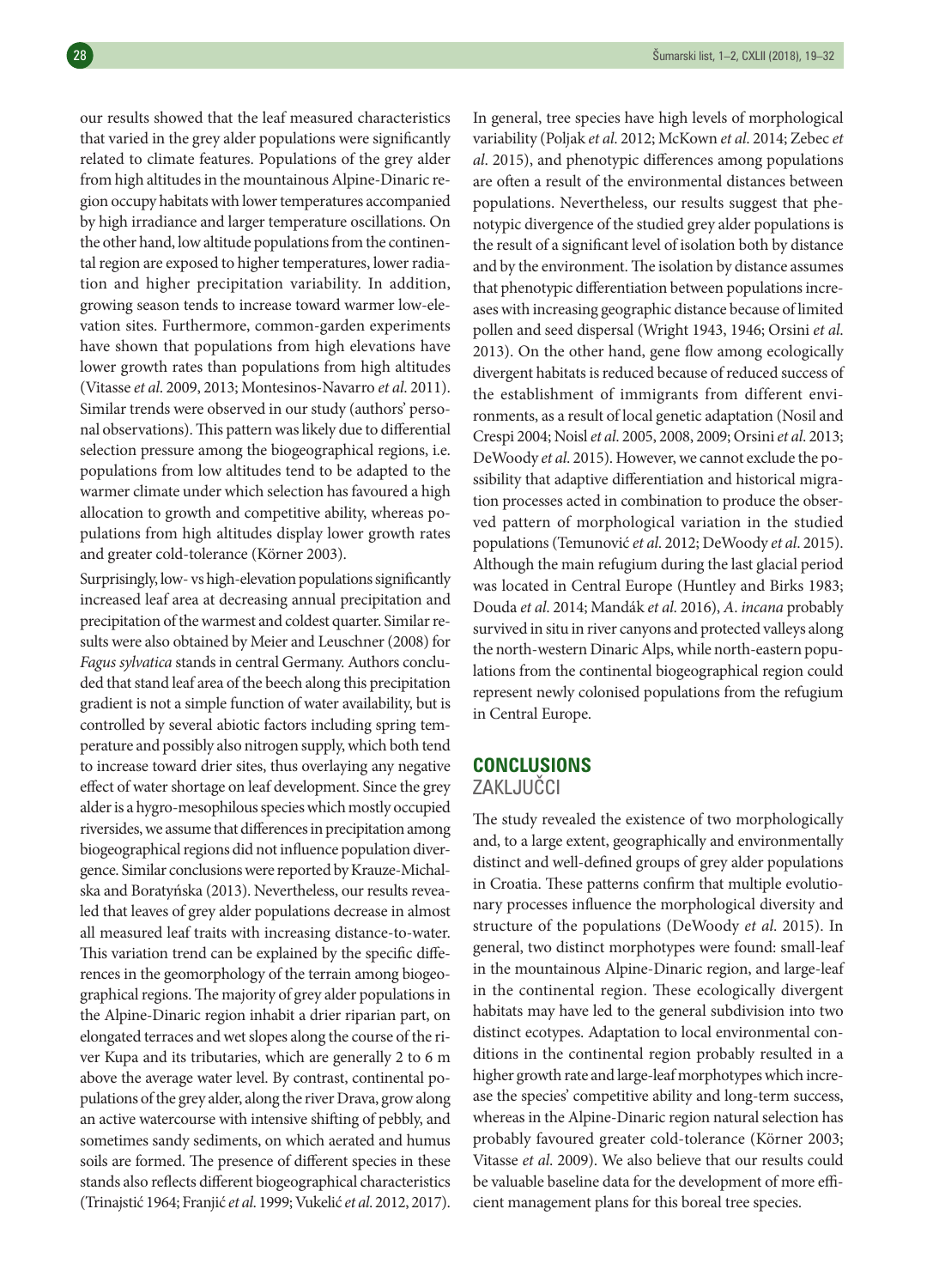ZAHVALE

This research was carried out with the financial support of the Ministry of Agriculture of the Republic of Croatia.

### **REFERENCES**

#### LITERATURA

- Barton, N.H., 2001: The role of hybridization in evolution, Mol Ecol, 10 (3): 551–568.
- Bennett, K.D., P.C. Tzedakis, K.J. Willis, 1991: Quaternary refugia of north European trees, J. Biogeogr, 18: 103–115.
- Benson, D.R., B.D. Vanden Heuvel, D. Potter, 2004: Actinorhizal symbioses: diversity and biogeography, In: Plant microbiology (eds. M. Gillings, A. Holmes), Garland Science/BIOS Scientific Publishers, pp. 97–128, Oxford.
- Bohonak, A.J., 1999: Gene flow, and population structure, Q Rev Biol, 74: 21–45.
- Boratyński, A., A.K. Jasińska, K. Marcysiak, M. Mazur, A.M. Romo, K. Boratyńska, K. Sobierajska, G. Iszkuło, 2013: Morphological differentiation supports the genetic pattern of the geographic structure of *Juniperus thurifera* (Cupressaceae), Plant Syst Evol, 299: 773–784.
- Bresson, C.C., Y. Vitasse, A. Kremer, S. Delzon, 2011: To what extent is altitudinal variation of functional traits driven by genetic adaptation in European oak and beech? Tree Physiol, 31 (11): 1164–1174.
- Brus, R., D. Ballian, P. Zhelev, M. Pandža, M. Bobinac, J. Acevski, Y. Raftoyannis, K. Jarni, 2011: Absence of geographical structure of morphological variation in *Juniperus oxycedrus* L. subsp. *oxycedrus* in the Balkan Peninsula, Eur J Forest Res, 130: 657–670.
- DeWoody, J., H. Trewin, G. Taylor, 2015: Genetic and morphological differentiation in *Populus nigra* L.: isolation by colonization or isolation by adaptation? Mol Ecol, 24: 2641–2655.
- Douda, J., J. Doudová, A. Drašnarová, P. Kuneš, V. Hadincová, K. Krak, P. Zákravský, B. Mandák, 2014: Migration patterns of subgenus *Alnus* in Europe since the Last Glacial Maximum: A systematic review, PLoS ONE 9: e88709.
- Douaihy, B., K. Sobierajska, A.K. Jasińska, K. Boratyńska, T. Ok, A. Romo, N. Machon, Y. Didukh, M.B. Dagher-Kharrat, A. Boratyński, 2012: Morphological versus molecular markers to describe variability in *Juniperus excelsa* subsp. *excelsa* (Cupressaceae), AOB Plants 2012: plr003.
- Franjić, J., I. Trinajstić, Ž. Škvorc, M. Presečan, I. Samardžić 1999: A contribution to the knowledge of the distribution of *Equisetum hyemale* L. (*Equisetaceae*) in Croatia, Nat Croat, 8  $(2): 95 - 100.$
- Hijmans, R.J., S.E. Cameron, J.L. Parra, P.G. Jones, A. Jarvis, 2005: Very high resolution interpolated climate surfaces for global land areas, Int J Climatol, 25: 1965–1978.
- Houston Durrant, T., D. de Rigo, G. Caudullo, 2016: *Alnus incana* in Europe: distribution, habitat, usage and threats. In: J. San-Miguel Ayanz, D. de Rigo, G. Caudullo, T. Houston Durrant, A. Mauri, (Eds.), European Atlas of Forest Tree Species. Publ. Off. EU, 66-67 pp., Luxembourg.
- Hovenden, M.J., J.K. Vander Schoor, 2003: Nature vs nurture in the leaf morphology of Southern beech, *Nothofagus cunninghamii* (Nothofagaceae), New Phytol, 161: 585–594.
- Huntley, B., H. Birks, 1983: An atlas of past and present pollen maps for Europe: 0–13000 years ago. Cambridge University Press., Cambridge.
- Jarni, K., M. Westergren, H. Kraigher, R. Brus, 2011: Morphological variability of *Fraxinus angustifolia* Vahl in the northwestern Balkans, Acta Soc Bot Pol, 80 (3): 245–252.
- Körner, C., 2003: Alpine plant life: functional plant ecology of high mountain ecosystems. Springer-Verlag, Berlin, Heidelberg, and New York.
- Körner, C., 2007: The use of 'altitude' in ecological research, Trends Ecol Evol, 22(11): 569–574.
- Körner, C., M. Neumayer, S. Menendez-Riedl, A. Smeets-Scheel, 1989: Functional morphology of mountain plants, Flora, 182: 353–383.
- Körner, C., P. Bannister, A.F. Mark, 1986: Altitudinal variation in stomatal conductance, nitrogen content and leaf anatomy in different plant life forms in New Zealand, Oecologia, 69: 577– 588.
- Koutecký, P., 2015: MorphoTools: a set of R functions for morphometric analysis, Plant Syst Evol, 301: 1115–1121.
- Krauze-Michalska, E., K. Boratyńska, 2013: European geography of *Alnus incana* leaf variation, Plant Biosyst, 147 (3): 601- 610.
- Lepais, O., C.F.E. Bacles, 2011: De novo discovery and multiplexed amplification of microsatellite markers for black alder (*Alnus glutinosa*) and related species using SSR-enriched shotgun pyrosequencing, J Hered, 102: 627–632.
- Liepelt, S., R. Cheddadi, J.L. de Beaulieu, B. Fady, D. Gömöry, D. Hussendörfer, M. Konnert, T. Litt, R. Longauer, R. Terhürne-Berson, B. Ziegenhagen, 2009: Postglacial range expansion and its genetic imprints in *Abies alba* (Mill.) - A synthesis from palaeobotanic and genetic data, Rev Palaeobot Palyno, 153: 139– 149.
- Magri, D., G.G. Vendramin, B. Comps, I. Dupanloup, T. Geburek, D. Gömöry, M. Latałowa, T. Litt, L. Paule, J.M. Roure, I. Tantau, W.O. van der Knaap, R. Petit, J.L. de Beaulieu, 2006: A new scenario for the quaternary history of European beech populations: palaeobotanical evidence and genetic consequences, New Phytol, 171:199–221.
- Mandák, B., A. Havrdová, K. Krak, V. Hadincová, P. Vít, P. Zákravský, J. Douda, 2016: Recent similarity in distribution ranges does not mean a similar postglacial history: A phylogeographical study of the boreal tree species *Alnus incana* based on microsatellite and chloroplast DNA variation, New Phytol, 210: 1395–1407.
- Manni, F., E. Guérard, E. Heyer, 2004: Geographic patterns of (genetic, morphologic, linguistic) variation: how barriers can be detected by 'Monmonier's algorithm', Hum Biol, 76: 173–190.
- Mantel, N., 1967: The detection of disease clustering and a generalized regression approach, Cancer Res, 27: 209–220.
- McGarigal, K., S. Cushman, S. Stafford, 2000: Multivariate statistics for wildlife and ecology research, Springer Verlag, 283 pp., New York.
- McKown, A.D., R.D. Guy, J. Klápště, A. Geraldes, M. Friedmann, Q.C.B. Cronk, Y.A. El-Kassaby, S.D. Mansfield, C.J. Douglas, 2014: Geographical and environmental gradients shape phenotypic trait variation and genetic structure in *Populus trichocarpa*, New Phytol, 201: 1263–1276.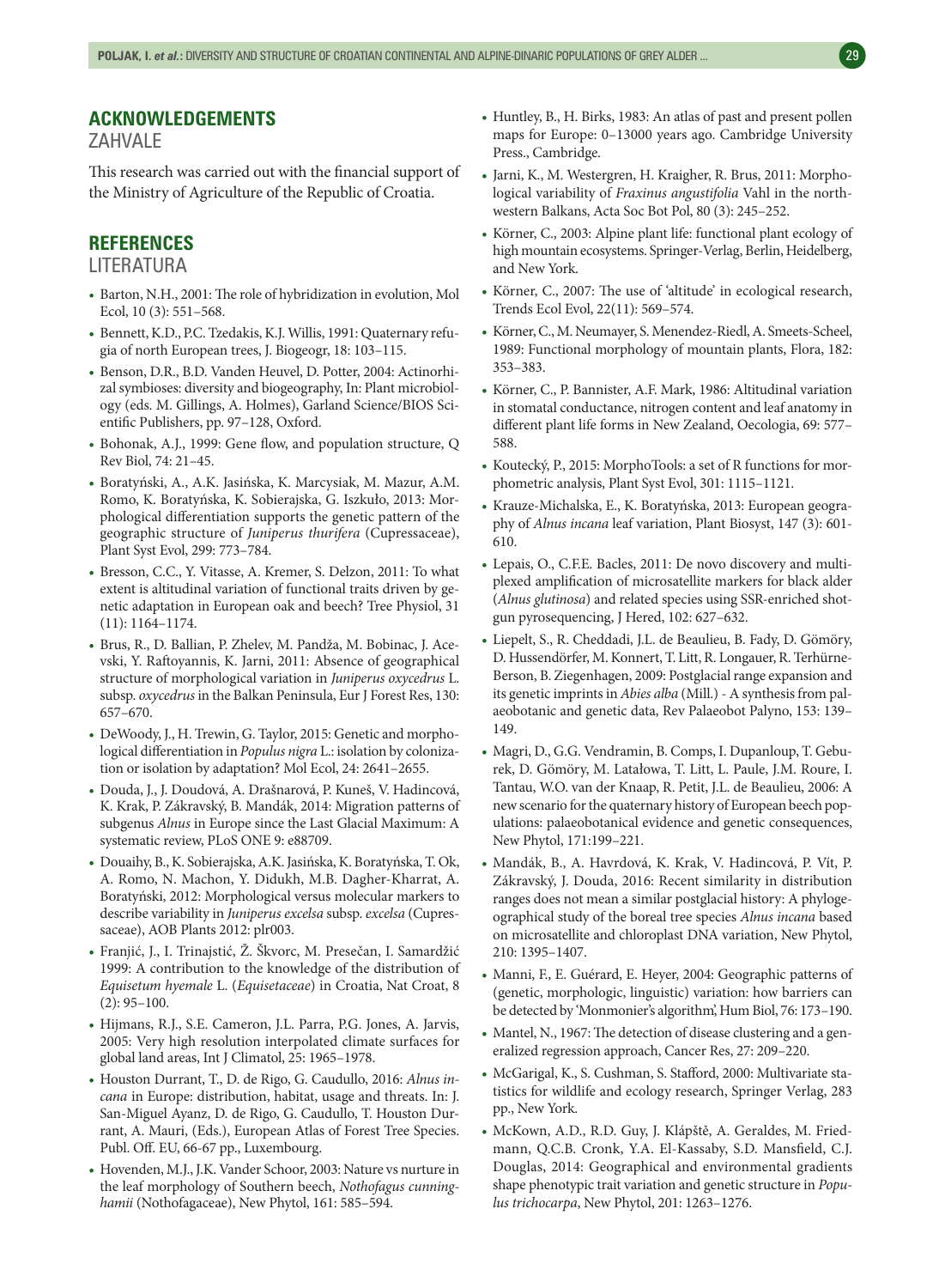- Meier, I.C., C. Leuschner, 2008: Leaf size and leaf area index in *Fagus sylvatica* forests: competing effects of precipitation, temperature, and nitrogen availability, Ecosystems 11: 655–669.
- Mendez, M., H.C. Rosenbaum, A. Subramaniam, C. Yackulic, P. Bordino, 2010: Isolation by environmental distance in mobile marine species: molecular ecology of franciscana dolphins at their southern range, Mol Ecol 19: 2212–2228.
- Montesinos-Navarro, A., J. Wig, F.X. Pico, S.J. Tonsor, 2011: *Arabidopsis thaliana* populations show clinal variation in a climatic gradient associated with altitude, New Phytol, 189: 282– 294.
- Nosil, P., B.J. Crespi, 2004: Does gene flow constrain adaptive divergence or vice versa? A test using ecomorphology and sexual isolation in *Timema cristinae* walking-sticks, Evolution, 58: 102–112.
- Nosil, P., D.J. Funk, D. Ortiz-Barrientos, 2009: Divergent selection and heterogeneous genomic divergence, Mol Ecol, 18: 375– 402.
- Nosil, P., S.P. Egan, D.J. Funk, 2008: Heterogeneous genomic differentiation between walking-stick ecotypes: 'isolation by adaptation' and multiple roles for divergent selection, Evolution, 62: 316–336.
- Nosil, P., T.H. Vines, D.J. Funk, 2005: Perspective: reproductive isolation caused by natural selection against immigrants from divergent habitats, Evolution, 59: 705–719.
- Oksanen, J., F.G. Blanchet, M. Friendly, R. Kindt, P. Legendre, D. McGlinn, P.R. Minchin, R.B. O'Hara, G.L. Simpson, P. Solymos, M.H.H. Stevens, E. Szoecs, H. Wagner, 2017: Package 'vegan': community ecology package. Version 2.4-2, URL https:// cran.r-project.org, https://github.com/vegandevs/vegan.
- Orsini, L., J. Vanoverbeke, I. Swillen, J. Mergeay, L. De Meester, 2013: Drivers of population genetic differentiation in the wild: isolation by dispersal limitation, isolation by adaptation and isolation by colonization, Mol Ecol, 22: 5983–5999.
- Paridari, I.C., S.G. Jalali, A. Sonboli, M. Zarafshar, P. Bruschi, 2013: Leaf macro- and micro-morphological altitudinal variability of *Carpinus betulus* in the Hyrcanian forest (Iran), J Forestry Res, 24 (2): 301-307.
- Petit R.J., I. Aguinagalde, J.L. de Beaulieu, C. Bittkau, S. Brewer, R. Cheddadi, R. Ennos, S. Fineschi, D. Grivet, M. Lascoux, A. Mohanty, G. Müller-Starck, B. Demesure-Musch, A. Palmé, J.P. Martin, S. Rendell, G.G. Vendramin, 2003: Glacial refugia: hotspots but not meltingpots of genetic diversity, Science, 300: 1563–1565.
- Poljak, I., D. Kajba, I. Ljubić, M. Idžojtić, 2015: Morphological variability of leaves of *Sorbus domestica* L. in Croatia, Acta Soc Bot Pol, 84 (2): 249–259.
- Poljak, I., M. Idžojtić, I. Šapić, J. Vukelić, M. Zebec, 2014. Population variability of grey (*Alnus incana* /L./ Moench) and black alder (*A. glutinosa* /L./ Gaertn.) in the Mura and Drava region according to the leaf morphology, Sumar List, 138 (1-2): 7–17.
- Poljak, I., M. Idžojtić, Z. Šatović, M. Ježić, M. Ćurković-Perica, B. Simovski, J. Acevski, Z. Liber, 2017: Genetic diversity of the sweet chestnut (*Castanea sativa* Mill.) in Central Europe and the western part of the Balkan Peninsula and evidence of marron genotype introgression into wild populations, Tree Genet Genomes, 13:18.
- Poljak, I., M. Idžojtić, M. Zebec, N. Perković, 2012: The variability of European sweet chestnut (*Castanea sativa* Mill.) in the region of northwest Croatia according to morphology of fruits, Sumar List, 136 (9-10): 479–489.
- R Core Team, 2016. R: A language and environment for statistical computing. R Foundation for Statistical Computing, Vienna, Austria. http://www.R-project.org/
- Schütt, P., U.M. Lang, 2014: *Alnus incana*. Enzyklopädie der Holzgewächse: Handbuch und Atlas der Dendrologie, pp. 1–10.
- Škvorc, Ž., J. Franjić, M. Idžojtić, 2005: Population structure of *Quercus pubescens* Willd. (Fagaceae) in Croatia according to morphology of leaves, Acta Bot Hung, 47: 183–-196.
- Sobierajska, K., K. Boratyńska, A. Jasińska, M. Dering, T. Ok, B. Douaihy, M.B. Dagher-Kharrat, A. Romo, A. Boratyński, 2016: Effect of the Aegean Sea barrier between Europe and Asia on differentiation in *Juniperus drupacea* (Cupressaceae), Bot J Linn Soc, 180 (3): 365–385.
- Sokal, R.R., F.J. Rohlf, 2012: Biometry: the principles and practice of statistics in biological research, 4<sup>th</sup> edition, W.H. Freeman and Co., 937 pp., New York.
- StatSoft, Inc. 2001: STATISTICA (data analysis software system), version 8.0.
- Tallantire, P.A., 1974: The palaeohistory of the grey alder (*Alnus incana* (L.) Moench) and black alder (*A*. *glutinosa* (L.) Gaertn.) in Fennoscandia, New Phytol, 73: 529–546.
- Temunović, M., J. Franjić, Z. Šatović, M. Grgurev, N. Frascaria-Lacoste, J.F. Fernández-Manjarrés, 2012: Environmental heterogeneity explains the genetic structure of continental and Mediterranean populations of *Fraxinus angustifolia* Vahl, PLoS ONE, 7, e42764.
- Temunović, M., N. Frascaria-Lacoste, J. Franjić, Z. Šatović, J.F. Fernández-Manjarrés, 2013: Identifying refugia from climate change using coupled ecological and genetic data in a transitional Mediterranean-temperate tree species, Mol Ecol, 22: 2128–2142.
- Trinajstić, I., 1964: Vegetacija obalnog područja rijeke Drave u široj okolici Varaždina, Magistarski rad, Prirodoslovnomatematički fakultet Sveučilišta u Zagrebu.
- Trinajstić, I., 2008: Biljne zajednice Republike Hrvatske, Akademija šumarskih znanosti Zagreb, 179 pp., Zagreb.
- Vanden Heuvel, B.D., 2011: *Alnus*. In: Wild Crop Relatives: Genomic and Breeding Resources, Forest Trees (ed. C. Kole), Springer-Verlag Berlin Heidelberg, pp. 1–14.
- Vít, P., J. Douda, K. Krak, A. Havrdová, B. Mandák, 2017: Two new polyploid species closely related to *Alnus glutinosa* in Europe and North Africa – An analysis based on morphometry, karyology, flow cytometry and microsatellites, Taxon, 66 (3): 567–583.
- Vitasse, Y., A. Lenz, C. Kollas, C.F. Randin, G. Hoch, C. Korner, 2013: Genetic vs. non-genetic responses of leaf morphology and growth to elevation in temperate tree species, Funct Ecol, 28: 243–252.
- Vitasse, Y., S. Delzon, C.C. Bresson, R. Michalet, A. Kremer, 2009: Altitudinal differentiation in growth and phenology among populations of temperate tree species in a common garden, Can J For Res, 39: 1259–1269.
- Vukelić, J., 2012: Šumska vegetacija Hrvatske, Sveučilište u Zagrebu, 403 pp., Zagreb.
- Vukelić, J., D. Baričević, I. Šapić, 2012: Phytocoenological chahacteristics of forests of grey alder (*Alnus incana* /L./ Moench) in Gorski kotar, Nat Croat, 21 (1): 49–64.
- Vukelić, J., Đ. Rauš, 1998: Šumarska fitocenologija i šumske zajednice u Hrvatskoj, Šumarski fakultet Sveučilišta u Zagrebu, 310 pp., Zagreb.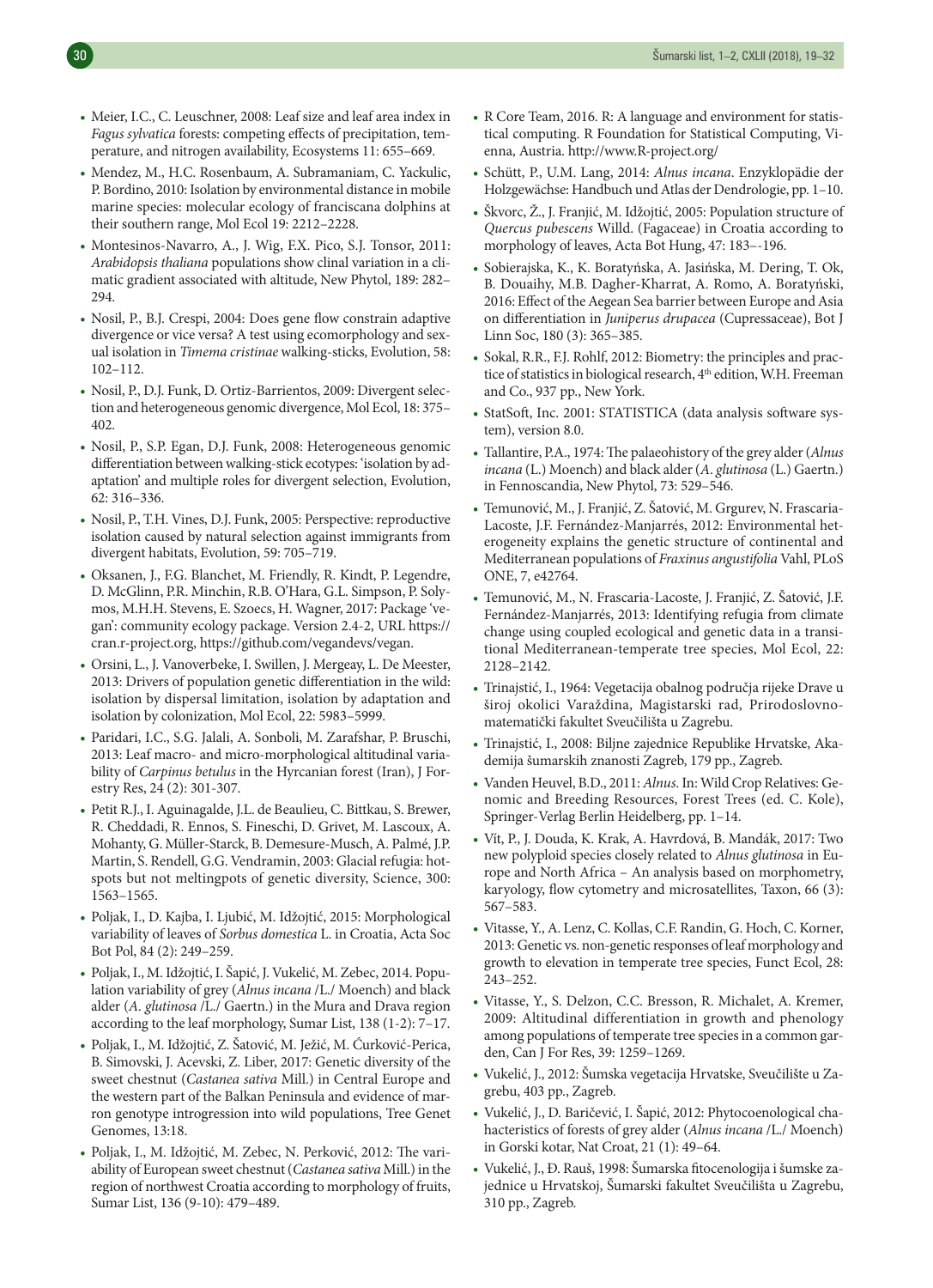- Vukelić, J., I. Šapić, A. Alegro, V. Šegota, I. Stankić, D. Baričević, 2017: Phytocoenological analysis of grey alder (*Alnus incana* L.) forests in the Dinarides of Croatia and their relationship with affiliated communities, Tuexenia, 37: 65–78.
- WinFolia <sup>TM</sup>, 2001: Regent Instruments Inc., Quebec, Canada, version PRO 2005b.
- Wright, S., 1943: Isolation by distance, Genetics, 28: 139–156.
- Wright, S., 1946: Isolation by distance under diverse systems of mating, Genetics, 31: 39–59.
- Zebec, M., M. Idžojtić, I. Poljak, 2014: Morphological variability of the field elm (*Ulmus minor* Mill. sensu latissimo) in continental Croatia, Sumar List, 138 (11-12): 563–572.
- Zebec, M., M. Idžojtić, I. Poljak, I. Mihaldinec, 2010: The variability of field elm (*Ulmus minor* Mill. sensu latissimo) in Cro-

atian Drava river valley according to the leaf morphology, Sumar List, 134 (11-12): 569–580.

- Zebec, M., M. Idžojtić, I. Poljak, I. Modrić, 2015: Population variability of wych elm (*Ulmus glabra* Huds.) in the mountainous region of Croatia according to the leaf morphology, Sumar List 139 (9-10): 429–439.
- Zebec, M., M. Idžojtić, Z. Šatović, I. Poljak, Z. Liber, 2016: Alive and kicking, or, living on borrowed time? – Microsatellite diversity in natural populations of the endangered *Ulmus minor* Mill. sensu latissimo from Croatia, Acta Bot Croat, 75  $(1): 53 - 59.$
- Zimmermann, N.E., N.G. Yoccoz, T.C. Edwards, E.S. Meier, W. Thuiller, A. Guisan, D.R. Schmatz, P.B. Pearman, 2009: Climatic extremes improve predictions of spatial patterns of tree species, P Natl Acad Sci USA 106: 19723–19728.

## **Sažetak**

Bijela, odnosno siva joha, *Alnus incana* (L.) Moench subsp. *incana*, listopadna je, jednodomna i anemofilna drvenasta vrsta iz porodice *Betulaceae*. Prirodno je rasprostranjena u sjevernoj, srednjoj i mjestimično južnoj Europi, zapadnom Sibiru i Turskoj, od nizinskoga pojasa do preko 1800 m nadmorske visine u alpskom području. Bijela joha je mezofilna do higrofilna vrsta koja dobro podnosi oštru planinsku i kontinentalnu klimu, a raste na karbonatnim, ali i silikatnim, pjeskovitim, šljunčanim, slabo humusnim tlima. Najčešća je u planinskim dolinama, uz potoke i rijeke gdje na vlažnim staništima s mnogim higrofilnim vrstama tvori guste, fragmentarne sastojine, često obnovljene iz panja. To su povremeno plavljeni lokaliteti uz vodotoke ili okolne padine kroz koje se postrano procjeđuje voda prema glavnom vodotoku.

Prisutnost bijele johe u Hrvatskoj vezana je za dva oštro ograničena područja: sjeveroistočno, u nizinskom dijelu Hrvatske (110 do 190 m nadmorske visine) uz tok rijeke Drave; i sjeverozapadno, u alpsko-dinarskom području uz rijeku Kupu i njene pritoke (220 do 550 m nadmorske visine).

U sjeveroistočnom području rasprostiru se sastojine definirane kao *Equiseto hyemali*-*Alnetum incanae* Moor 1958 (Trinajstić 1964; Franjić *et al*. 1999), u kojima se u odnosu na sastojine bijele johe u gorskome području kao razlikovne vrste izdvajaju: *Ulmus laevis* Pall., *U*. *minor* Mill., *Prunus padus* L., *Equisetum hyemale* L. i druge. Ove sastojine danas su rjeđe nego nekada, manje se koriste, a zbog nekadašnjeg načina sječe vrlo su često panjače. Nekadašnje šumske površine koje je Trinajstić istraživao (1964) danas više nisu pod šumom. Poplavne i vlažne šume u blizini urbanih središta isušuju se, a na njihovim su staništima izgrađena naselja i komunalna infrastruktura tako da su danas šume sive johe uz tok rijeke Drave u velikoj regresiji.

U alpsko-dinarskom području istraživane sastojine svrstane su u šumsku zajednicu *Lamio orvalae-Alnetum incanae* Dakskobler 2010, a opisane su kao geografska varijanta *Helleborus dumetorum* (Vukelić *et al*. 2012, 2017). Ona se ističe mnogim vrstama iz dinarske vegetacijske zone, poput *Fraxinus excelsior* L., *Ulmus glabra* Huds., *Fagus sylvatica* L., *Acer pseudoplatanus* L., *Lamium orvala* L., *Lunaria rediviva* L., *Scopolia carniolica* Jacq., *Helleborus dumetorum* Waldst. et Kit., *Knautia drymeia* Heuff. subsp. *drymeia* i druge. Siva joha ovdje raste u kanjonu Kupe i na obalnim terasama koje su uglavnom antropogenizirane, a nekoć su bile korištene u poljoprivrednoj proizvodnji.

Glavni ciljevi rada bili su utvrditi morfološku raznolikost i strukturiranost populacija bijele johe u Hrvatskoj te istražiti na koji način ekološki i geografski čimbenici utječu na varijabilnost populacija.

Materijal za morfometrijsku analizu sakupljen je iz sedam prirodnih populacija – tri iz kontinentalne i četiri iz alpsko-dinarske regije (slika 1). Svaka populacija predstavljena je s 20 stabala, a svako stablo s 20 zdravih i neoštećenih listova s kratkih fertilnih izbojaka iz vanjskog, osvijetljenog dijela krošnje. Listovi su sakupljeni početkom srpnja 2016. godine, odnosno sredinom vegetacijskog razdoblja, kada su s obzirom na dimenzije i oblik u potpunosti razvijeni. Listovi su skenirani i izmjereni pomoću programa WinFolia. Ukupno je izmjereno devet lisnih značajki (slika 2).

Deskriptivnim statističkim metodama utvrđena je visoka varijabilnost listova bijele johe, kao i jasan trend divergencije između kontinentalnih i alpsko-dinarskih populacija (slika 3). Najvarijabilnijim su se pokazale značajke: površina plojke, širina lista mjerena na 90 % dužine plojke i dužina peteljke. Za razliku od toga, najmanji stupanj varijabilnosti zabilježen je za varijable koje opisuju osnovu lisne plojke. Iako je trend variranja pojedinih značajki po populacijama bio sličan, u populacijama alpsko-dinarske regije zabilježena je nešto viša